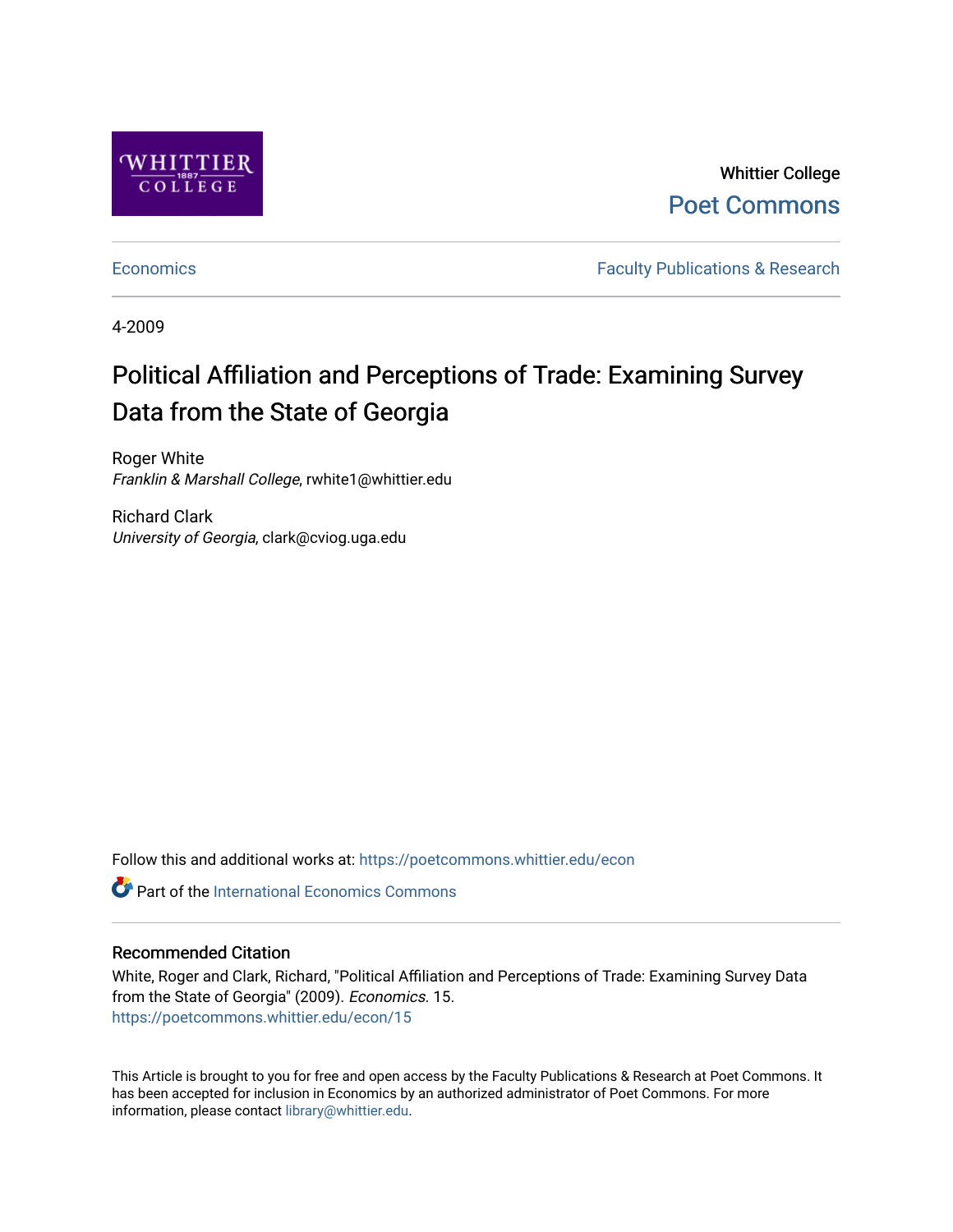# POLITICAL AFFILIATION AND PERCEPTIONS OF TRADE: EXAMINING SURVEY DATA FROM THE STATE OF GEORGIA

ROGER WHITE and RICHARD CLARK\*

We examine the influences of political party affiliation and self-identification as politically conservative, centrist, or liberal on individuals' trade preferences. Majority support for trade is reported for all political classifications, with Republicans found to be 13.7%–15.1% more likely than Democrats and independents to support trade. Similarly, conservatives are  $14.8\% - 21\%$  more likely to support trade than are centrists and liberals; however, distinctions exist between ''very conservative'' and ''somewhat conservative'' cohorts. (JEL F13)

### I. INTRODUCTION

Frequently, the opinions of policymakers and the public do not mirror the views of many economists who believe that free trade is a desirable goal. Noneconomists acknowledge the associated benefits and indicate majority support for trade (Fuller and Geide-Stevenson, 2003), yet policymakers and the public often express hesitancy; for example, recent polls suggest that the public favors trade with stipulations, particularly side-agreements concerning labor and environmental standards (Chicago Council on Foreign Relations, 2005; Warf and Kull, 2001). Trade policy is formulated based on policymakers' views and opinions, which are likely to be influenced by constituent preferences. Alternatively, constituents may align themselves with a political party due to their views on other issues and then take cues from party platforms when formulating opinions concerning trade. In either case, it is expected that party affiliation is correlated with an individual's opinion regarding trade.

Neoclassical theory predicts that while trade liberalization results in detrimental outcomes for some individuals, the removal of trade barriers is, on net, welfare improving. Accordingly, an individual's support for trade

\*The authors thank two anonymous referees for many helpful comments and suggestions.

- White: Assistant Professor, Department of Economics, Franklin & Marshall College, Lancaster, PA 17603. Phone 717 291 3920, Fax 717 291 4369, E-mail roger.white@fandm.edu.
- Clark: Public Service Associate, Governmental Services and Research, University of Georgia, Vinson Institute of Government, Athens, GA 30602. Phone 706 542 9404, Fax 706 542 9301, E-mail clark@cviog.uga.edu

Contemporary Economic Policy (ISSN 1074-3529)<br>Vol. 27, No. 2, April 2009, 176–192 Vol. 27, No. 2, April 2009, 176–192 doi:10.1111/j.1465-7287.2008.00112.x<br>
Online Early publication July 8, 2008 commic Association 3.5 commic Association 3.6 commic Association 3.6 commic Association 3.6 commic Association

is expected to decrease as the perceived probability of experiencing a negative trade-related outcome rises. Furthermore, one might anticipate that support for trade depends on an individual's level of risk aversion and the stake they stand to lose if, in fact, a negative outcome is realized. Thus, for the individual, concerns over community and national welfare may be tertiary, and when formulating opinions on trade, individuals may consider the likelihood that they will suffer a negative outcome and, if so, the potential associated losses.

Several papers examine the determinants of trade policy preferences (Hoffman, 2005; Mayda and Rodrik, 2005; O'Rourke and Sinnott, 2001; Scheve and Slaughter, 2001a, 2001b, 2006). Findings generally support the predictions of neoclassical trade theory; however, these studies, with the notable exception of Hoffman (2005), fail to consider the potential influence of party affiliation. Using Program on International Policy Attitudes/Knowledge Networks data, Hoffman finds that party affiliation influences opinions on particular traderelated events. However, this may reveal more about opinions of the particular events and involved parties than it does about general perceptions of trade. For example, Hoffman finds Democrats more likely than Republicans to hold favorable opinions of North American Free Trade Agreement, which was supported by Bill Clinton but negotiated by the George H. W. Bush administration, and Republicans

#### ABBREVIATIONS

OLS: Ordinary Least Squares TPI: Trade Perceptions Index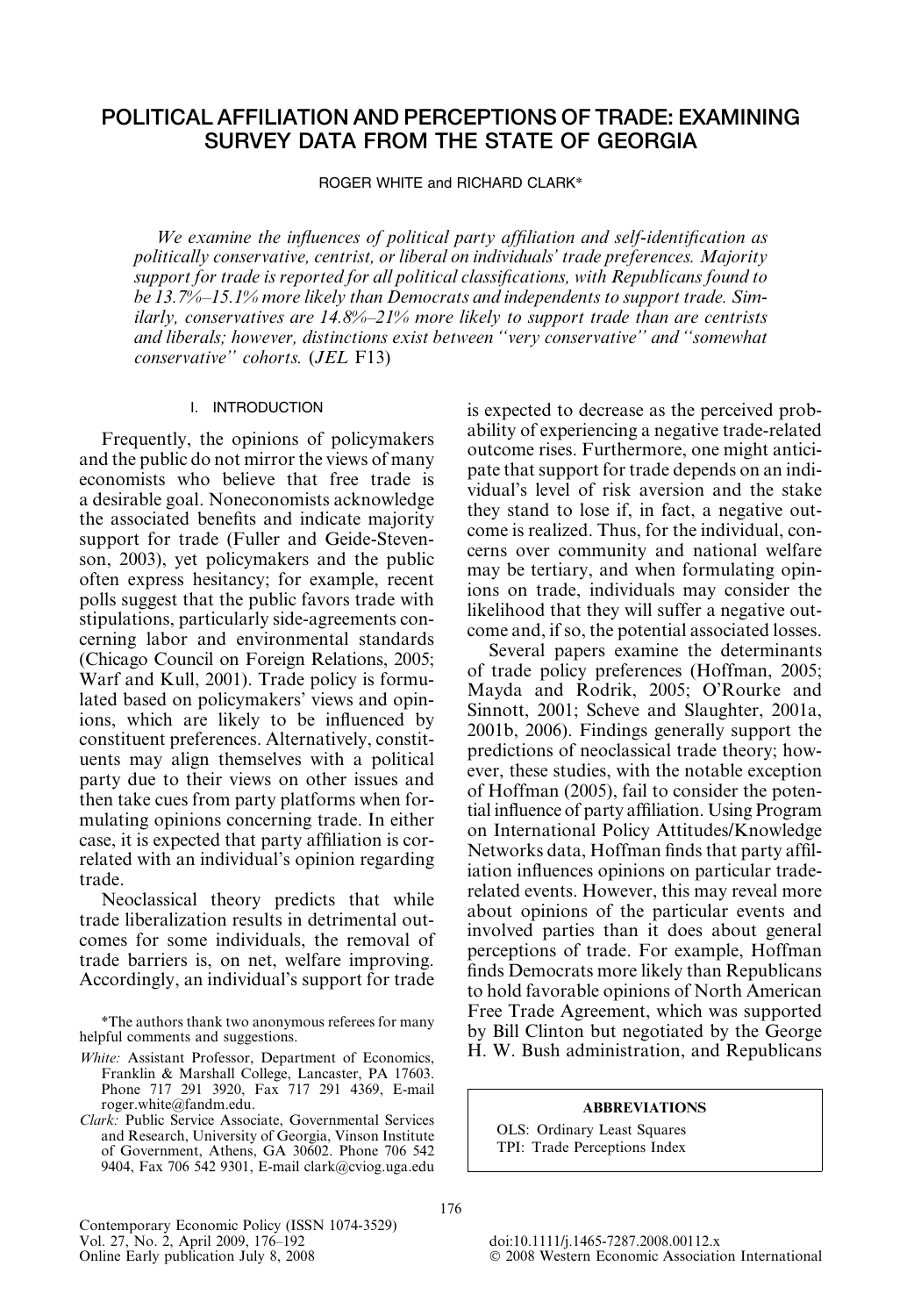more likely than Democrats to view the 2002 ''safeguard'' steel tariffs, enacted by George W. Bush, in a positive light. We seek to reduce issue-specific influences by first examining whether responses to seven trade-related questions independently correlate with party affiliation or political conservatism/liberalism. We then consider whether a composite measure of trade preferences (labeled as a trade perceptions index [TPI]), which is constructed using the responses to the seven trade-related questions, correlates with party affiliation or political conservatism/liberalism.

Our findings support and extend the literature. Party affiliation is found to be significantly correlated with trade policy preferences, in general, and for several of the specific traderelated issues. Republicans are more likely to favor trade compared to independents and Democrats. These individuals are more likely to agree that trade creates jobs domestically, improves foreign relations, and strengthens the global economy. They also are more likely to disagree with characterizations of trade leading to worker exploitation in developing nations, environmental degradation, and increased income inequality. Conservatives are also more likely to support trade. Considering the high correlation between political conservatism and affiliation with the Republican Party, this may appear unsurprising; however, on particular trade-related issues, distinctions are reported between ''very conservative'' and ''somewhat conservative'' cohorts. Compared to respondents who identify themselves as "very liberal," "somewhat liberal," and "middle of the road'' (hereafter referred to as ''centrists''), individuals who consider themselves somewhat conservative are more likely to agree with the arguments that trade improves U.S. relations abroad and that trade leads to environmental damage. Very conservative respondents are more likely to disagree that trade leads to worker exploitation in developing nations or that trade has led to a loss of U.S. jobs due to corporations moving production abroad.

Trade preferences are also found to vary with educational attainment. High school graduates and individuals who have completed some college coursework are more likely to oppose trade. High school dropouts oppose trade on the issues of job creation and income inequality. Higher income levels signal support for trade. Asset ownership is also a determinant, with homeowners sensitive to potentially detrimental trade-related domestic labor market outcomes. These individuals are more likely to agree that trade has led to U.S. job loss via outsourcing of domestic production. Higher average weekly earnings in the respondent's county of residence are associated with support for trade. This may be taken as a community wealth or, possibly, an asset effect. We proceed as follows. Section II presents the estimation procedure, the data, and associated variable construction. Section III discusses the estimation results, while Section IV concludes.

### II. DATA AND VARIABLE CONSTRUCTION

The survey data we employ were collected as part of a University of Georgia Peach State Poll administered between January 31 and February 10, 2005. The poll included 800 telephone interviews of randomly selected adults; however, we employ a subset of the full sample—the 650 respondents for whom all relevant data are available—when conducting our empirical analysis. The survey was administered by landline telephone; however, this is not expected to bias the sample.<sup>1</sup> Tucker, Brick, and Meekins (2007) show that the characteristics of cell phone–only individuals and those who have landlines are not dramatically different, and polling data that exclude cell phones do not differ significantly from polls that include cell phones. Young adults are, however, more likely to live in cell phone–only households and, thus, are more difficult to reach. As a result, older residents are frequently overrepresented in survey data. The discussion of age in survey response has a corollary with race—with white households being easier to reach than African American households. While this may entail difficulties with respect to the ability to generalize results, it is important to note that we are less interested in making population estimates about trade attitudes than finding relationships among variables affecting these attitudes. Since data limitations preclude comparison of our data to those of other states or to a national sample, we acknowledge the potential shortcomings of our data and proceed cautiously with this in mind.

<sup>1.</sup> Interviews were conducted from 5 p.m. to 9 p.m. on weekdays, from 11 a.m. to 7 p.m. on Saturdays, and from 2 p.m. to 9 p.m. on Sundays.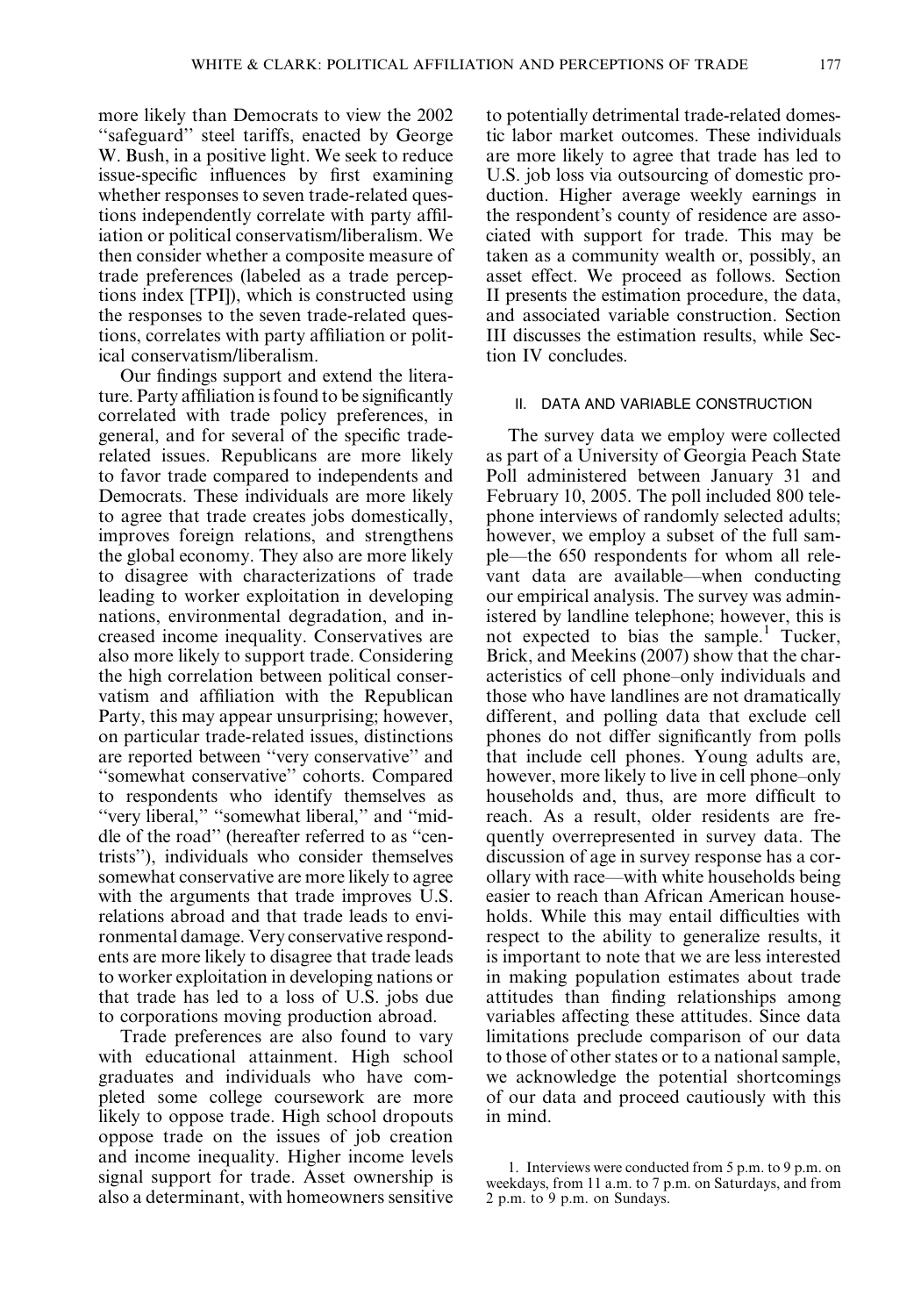Survey respondents were presented with seven statements, prefaced by the question ''Do you agree or disagree with this argument (eitherin favorof free tradeor against free trade), or have you really not thought much about it?'' Specifically, the statements were the following:

1. Free trade creates demand for U.S. products abroad, which stimulates economic growth and creates jobs here at home.

2. Free trade is good for the United States because it improves our relationships with other countries.

3. Free trade creates a strong global economy, which benefits everyone.

4. Free trade allows companies to exploit workers in developing countries with low wages, poor working conditions, and no job security.

considerable variation in responses across party affiliations and conservative/liberal classifications. Table 1 presents response frequencies for the full sample and the various classifications.

Examining the determinants of survey responses for each of the seven trade-related statements is important; however, the framing of statements may generate biased responses. Hiscox (2006) reports that framing questions in an antitrade manner reduces the likelihood that a given response indicates a favorable opinion of trade. Of the seven trade-related statements, the first three are positively framed, while the final four are negatively framed. To ameliorate the potential influence of framing, we construct a TPI as follows. Equation (1) illustrates.

(1) 
$$
\text{TPI}_{i}^{\text{continuous}} = \frac{\sum_{j=1}^{3} \left[ \text{Agree}_{ij} \left( \frac{4}{3} \right) \right] + \sum_{j=4}^{7} (\text{Disagree}_{ij})}{\sum_{j=1}^{3} \left[ (\text{Agree}_{ij} + \text{Disagree}_{ij}) \frac{4}{3} \right] + \sum_{j=4}^{7} (\text{Agree}_{ij} + \text{Disagree}_{ij})}.
$$

5. Because of free trade, corporations have laid off American workers and sent their jobs overseas.

6. Free trade is bad for the environment because a lot of countries have lower environmental standards than the United States.

7. Free trade widens the gap between rich and poor in the United States and in the world as a whole.

Respondents also provided information regarding household income, demographic characteristics, political party affiliation, and political conservatism/liberalism. The individual statements span a variety of trade-related topics. Considering mean response values for the full sample, general agreement is found on several issues. A majority of respondents agree that trade improves U.S. foreign relations (61%) and that everyone has benefited as trade has created a strong global economy (51%). Similarly, majorities agree that trade allows companies to exploit workers in developing countries (60%), has led to domestic job loss as production has moved abroad (74%), and harms the environment (56%). We also see

The result is a ''weighting-up'' of responses to positively framed statements such that, collectively, these responses carry the same weight in the index as do the negatively framed statements. Subscripts denote respondent i and statement j. The TPI measure is bounded by zero and unity and provides an indication of how frequently respondents answer in support of trade.

Agreement (disagreement) with any of the first three statements or disagreement (agreement) with any of the final four statements is coded as 1 (0). Neither 0 nor 1 is recorded for individuals indicating that they have ''not thought much about'' an issue. For example, if a respondent agrees with Statements 1, 3, 4, 5, and 7 and disagrees with Statements 2 and 6, then the TPI value is equal to 0.4583. Similarly, if a respondent agrees with Statements 2, 3, and 7 but offers neither agreement nor disagreement with any remaining issue, the TPI value is equal to 0.7273. Thus, in the latter case, it is assumed that the individual bases preferences toward trade on a more narrow set of issues.

The reliability of the TPI variable is established by examining the intercorrelation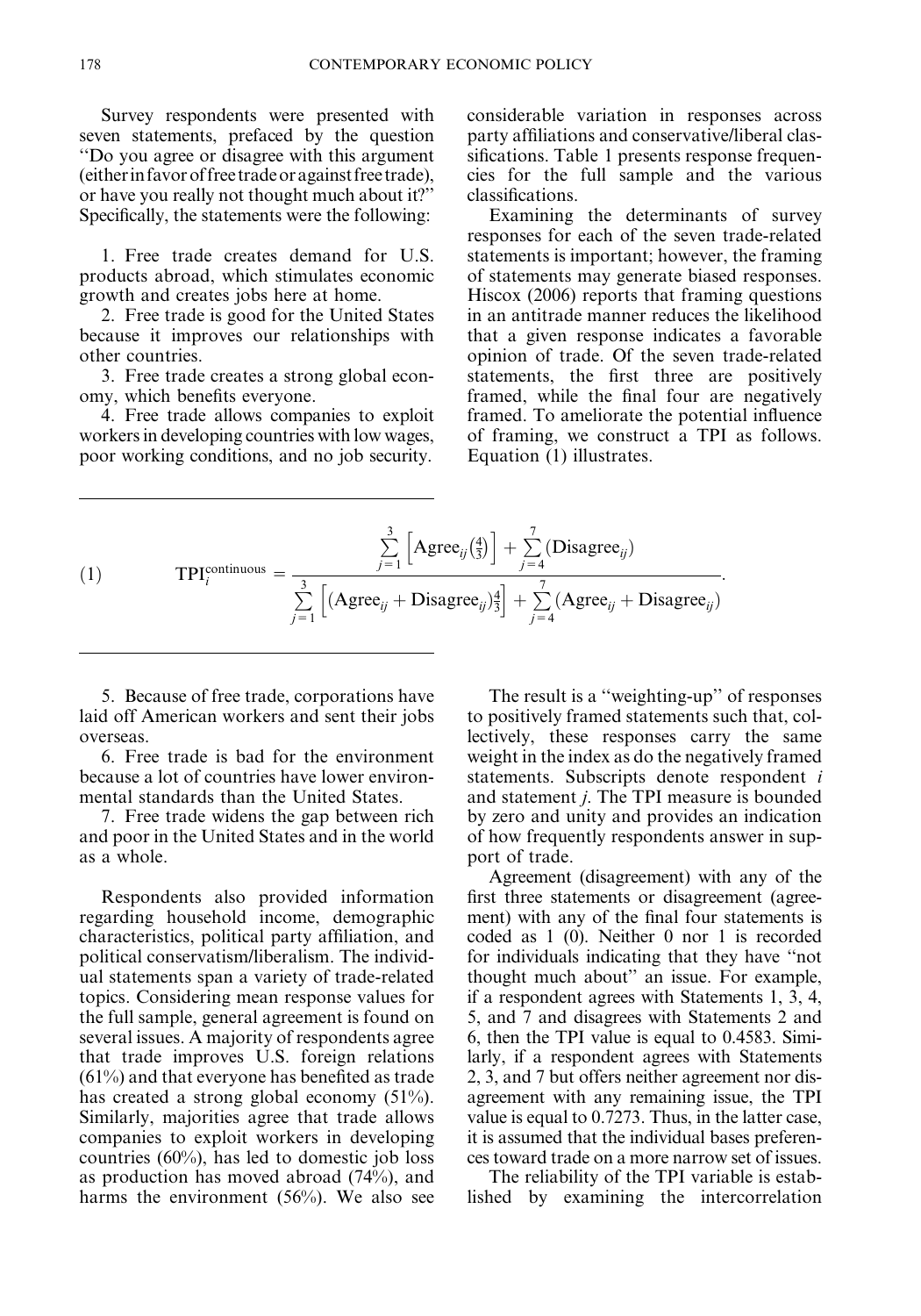|                                                |                                                          | Statement        |                                        |                              |                                  |                                                           |                                              | 3<br><b>Statement</b>        |                                |                                                                                           | <b>Statement</b>           |                                |
|------------------------------------------------|----------------------------------------------------------|------------------|----------------------------------------|------------------------------|----------------------------------|-----------------------------------------------------------|----------------------------------------------|------------------------------|--------------------------------|-------------------------------------------------------------------------------------------|----------------------------|--------------------------------|
|                                                | Agree                                                    | Disagree         | Thought<br>Haven't<br>About            | Agree                        | Disagree                         | Thought<br>Haven't<br>About                               | Agree                                        | <b>Disagree</b>              | Thought<br>$H$ aven't<br>About | Agree                                                                                     | Disagree                   | $H$ aven't<br>Thought<br>About |
| All $(N = 650)$                                | 0.473(0.5)                                               | 0.315(0.465)     | 0.195 (0.396)                          | 0.614(0.487)                 | 0.28(0.449)                      | 0.09(0.286)                                               | 0.51(0.5)                                    | 0.353 (0.478)                | 0.119(0.324)                   |                                                                                           | 0.595(0.491) 0.249(0.433)  | 0.129 (0.335)                  |
| Republican $(n = 292)$<br>Democrat $(n = 190)$ | $0.502(0.501)$ $0.27(0.445)$<br>0.422(0.495) 0.357(0.48) |                  | 0.215(0.412)<br>0.201(0.402)           | 0.65(0.478)<br>0.578 (0.495) | 0.296(0.458)<br>0.244(0.43)      | 0.106(0.308)<br>0.1(0.3)                                  | 0.477(0.501)<br>0.556 (0.498)                | 0.322(0.468)<br>0.367(0.483) | 0.109(0.313)                   | $0.126$ $(0.332)$ $0.603$ $(0.491)$ $0.256$ $(0.438)$<br>0.54(0.499)                      | 0.28(0.45)                 | 0.158 (0.365)<br>0.121 (0.326) |
| Independent $(n = 168)$                        | 0.444 (0.498) 0.376 (0.486)                              |                  | 0.159(0.366)                           | 0.566(0.497)                 | 0.333 (0.473)                    | 0.079(0.271)                                              | $0.455(0.499)$ 0.402 (0.492)                 |                              |                                | 0.122(0.328)0.677(0.469)                                                                  | 0.19(0.394)                | 0.101(0.302)                   |
| Very conservative<br>$(n = 129)$               | $0.488$ $(0.501)$ $0.263$ $(0.441)$                      |                  | 0.231(0.423)                           | 0.625(0.486)                 | 0.244(0.431)                     | 0.125 (0.332)                                             | $0.55(0.499)$ 0.288 $(0.454)$                |                              | 0.15 (0.358)                   |                                                                                           | 0.531(0.501) 0.281(0.451)  | 0.169 (0.376)                  |
| conservative $(n = 194)$<br>Somewhat           | $0.478$ $(0.501)$ $0.33$ $(0.471)$                       |                  | 0.174(0.38)                            |                              |                                  | $0.652(0.477)$ $0.257(0.438)$ $0.083(0.276)$ $0.535(0.5)$ |                                              |                              |                                | $0.361$ $(0.481)$ $0.087$ $(0.282)$ $0.591$ $(0.493)$ $0.278$ $(0.449)$ $0.109$ $(0.312)$ |                            |                                |
| Centrist $(n = 209)$                           | 0.44 (0.497) 0.357 (0.48)                                |                  | 0.191(0.394)                           | 0.598(0.491)                 | 0.324(0.469)                     |                                                           | $0.062(0.242)$ $0.452(0.499)$ $0.407(0.492)$ |                              |                                | $0.124$ (0.331) $0.639$ (0.481) $0.203$ (0.403) $0.133$ (0.34)                            |                            |                                |
| Somewhat liberal<br>$(n = 78)$                 | 0.46 (0.501) 0.356 (0.482)                               |                  | 0.172(0.38)                            | 0.54(0.501)                  | 0.322(0.47)                      |                                                           | $(0.103(0.306) 0.494(0.503) 0.356(0.482))$   |                              |                                | $0.126(0.334)$ $0.632(0.485)$ $0.241(0.43)$                                               |                            | $(162.0)$ 290.0                |
| Very liberal $(n = 40)$                        | $0.48$ $(0.505)$ $0.22$ $(0.41)$                         | $\frac{8}{2}$    |                                        | $0.28(0.454)$ 0.58 $(0.499)$ | $0.26$ $(0.443)$ $0.16$ $(0.37)$ |                                                           | 0.46(0.503)                                  | 0.4(0.495)                   | 0.12(0.328)                    |                                                                                           | $0.6(0.495)$ $0.22(0.418)$ | 0.14(0.351)                    |
|                                                |                                                          |                  | Statement 5                            |                              |                                  | Statement 6                                               |                                              |                              |                                | Statement 7                                                                               |                            |                                |
|                                                | Agree                                                    |                  | Disagree                               | Thought About<br>$H$ aven't  | Agree                            | Disagree                                                  | Thought About<br>Haven't                     | Agree                        |                                | Disagree                                                                                  | Thought About<br>Haven't   |                                |
| All $(N = 650)$                                | 0.736(0.441)                                             | $\overline{0}$ . | (188)(0.391)                           | 0.06(0.238)                  | 0.556(0.497)                     | 0.254(0.435)                                              | 0.166 (0.373)                                | 0.43(0.495)                  |                                | 0.365 (0.482)                                                                             | 0.176(0.381)               |                                |
| Republican $(n = 292)$                         | 0.695(0.461)                                             |                  | 0.225(0.418)                           | 0.071 (0.257)                | 0.524(0.5)                       | 0.286 (0.453)                                             | 0.167(0.374)                                 | 0.402(0.491)                 |                                | 0.399 (0.49)                                                                              | 0.177 (0.382)              |                                |
| Democrat $(n = 190)$                           | 0.754(0.432)                                             | $\overline{0}$ . | 76 (0.382)                             | 0.05(0.219)                  | 0.518(0.501)                     | 0.246 (0.432)                                             | 0.206(0.405)                                 | 0.402(0.492)                 |                                | 0.362 (0.482)                                                                             | 0.216(0.413)               |                                |
| Independent $(n = 168)$                        | 0.815 (0.389)                                            |                  | 0.138(0.345)                           | 0.032 (0.176)                | 0.656 (0.476)                    | 0.201 (0.402)                                             | 0.127 (0.334)                                | 0.534(0.5)                   |                                | 0.307 (0.462)                                                                             | 0.127(0.334)               |                                |
| Very conservative $(n = 129)$                  | 0.775 (0.419)                                            |                  |                                        | 0.05(0.219)                  | 0.538(0.5)                       | 0.238(0.427)                                              | 0.2(0.401)                                   | 0.375 (0.486)                |                                | 0.4(0.491)                                                                                | 0.2(0.401)                 |                                |
| conservative $(n = 194)$<br>Somewhat           | 0.73(0.445)                                              |                  | $0.169$ $(0.376)$<br>$0.209$ $(0.407)$ | (0.214)<br>0.048             | 0.583(0.494)                     | 0.283(0.451)                                              | 0.113(0.317)                                 | 0.461                        | (0.5)                          | 0.37(0.484)                                                                               | 0.148 (0.356)              |                                |
| Centrist $(n = 209)$                           | 0.751 (0.433)                                            | $\overline{0}$   | 58 (0.365)                             | 0.075 (0.263)                | 0.593(0.492)                     | 0.207 (0.406)                                             | 0.174 (0.38)                                 | 0.477(0.501)                 |                                | 0.32(0.467)                                                                               | 0.183(0.387)               |                                |
| Somewhat liberal $(n = 78)$                    | 0.747(0.437)                                             | $\overline{0}$   | 84 (0.39)                              | 0.046 (0.211)                | 0.517(0.503)                     | 0.276(0.45)                                               | 0.195 (0.399)                                | 0.448(0.5)                   |                                | 0.356 (0.482)                                                                             | 0.161(0.37)                |                                |
| Very liberal $(n = 40)$                        | 0.66(0.479)                                              |                  | 0.2(0.404)                             | (0.303)<br>$\overline{0}$    | 0.5(0.505)                       | 0.26(0.443)                                               | (0.404)<br>0.2                               | 0.36(0.485)                  |                                | 0.38(0.49)                                                                                | (0.418)<br>0.22            |                                |

Response Frequencies Response Frequencies TABLE 1 TABLE 1

is good for the United States because it improves our relationships with other countries; (3) Free trade creates a strong global economy, which benefits everyone; (4) Free trade allows companies to exploit workers in devel is good for the United States because it improves our relationships with other countries; (3) Free trade creates a strong global economy, which benefits everyone; (4) Free trade allows companies to exploit workers in developing countries with low wages, poor working conditions, and no job security; (5) Because of free trade, corporations have laid off American workers and sent their jobs overseas; (6) Free trade is bad for the environment because a lot of countries have lower environmental standards than the United States; (7) Free trade widens the gap between rich and poor in the United States and in the world as a whole. Standard deviations are in parentheses. In some instances, response frequencies do not sum to 1 as some individuals refused to provide responses to certain statements. Interviewers prefaced all statements listed with, ''Do you agree or disagree with this argument (either in favor of free trade or against free trade), or have you really not thought much about it?''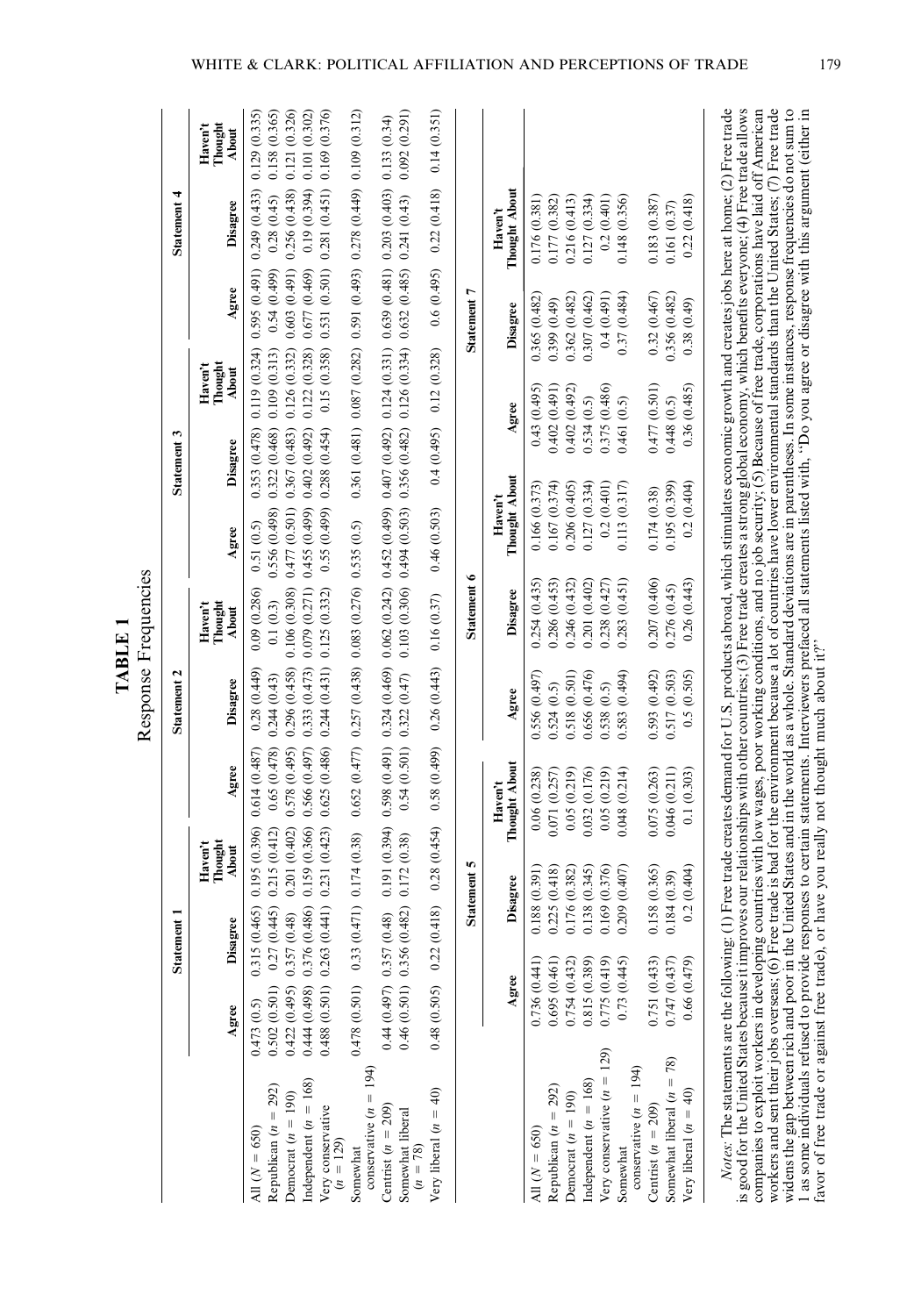among responses to the trade-related statements. Cronbach's alpha is a coefficient of reliability, or consistency, which indicates, on a 0–1 scale, how well a set of items measure a latent (underlying) variable.<sup>2</sup> It is applied to multivariate scales to assess the degree to which scale items (responses to statements relating to trade, in this case) correlate with one another. We have developed a set of items that, combined, may indicate one's views on a multifaceted construct: support for free trade. Generally, an alpha coefficient above 0.7 is assumed to indicate a sufficient level of reliability; however, alpha values in excess of 0.9 usually indicate the existence of redundant items. When constructing our index value, employing responses to all seven statements yields an alpha coefficient of 0.81. Exclusion of individual statements results in alpha values that range from 0.77 to 0.8. Thus, the overall reliability of our constructed TPI variable is high, and using responses to all seven traderelated statements yields the most reliable index measure.

The continuous TPI measure could be regressed on a vector of explanatory variables; however, due to problems associated with bounded dependent variables, we instead construct a binary TPI variable that is based on the continuous TPI values and employ a logistic function. We construct our dependent variable as follows:

(2) 
$$
\text{TPI}_{i}^{\text{binary}} = 1 \text{ if } 1 \ge \text{TPI}_{i}^{\text{continuous}} \ge 0.5, \quad 0 \text{ otherwise.}
$$

The binary TPI measure categorizes individuals as supporting or opposing trade. For any statement, responses are assumed to be a function of individual characteristics,  $\Theta$ , including age, annual household income per adult, race, ethnicity, gender, education, and homeowner status. Average weekly earnings in the respondent's county of residence,  $\Gamma$ , is also included to capture potential local area asset effects (University of Georgia, Center for Agribusiness and Economic Development, 2004). To examine the potential influence of political affiliation, we include the vector  $\Phi$ , which contains dummy variables that identify respondents as Republicans or Democrats.

Equation (3) illustrates. The vector  $\Psi$  includes four dummy variables (very conservative, somewhat conservative, somewhat liberal, and very liberal) and can be substituted into Equation (3) for  $\Phi$  to permit evaluation of conservative and liberal influences on trade preferences.<sup>3</sup>

(3) 
$$
Pr(TPI_i^{\text{binary}} = 1) =
$$

$$
\frac{e^{(\alpha + \beta_{\Theta}\Theta_i + \beta_{\Phi}\Phi_i + \beta_{\Gamma}\Gamma_k + \epsilon_{ik})}}{1 + e^{(\alpha + \beta_{\Theta}\Theta_i + \beta_{\Phi}\Phi_i + \beta_{\Gamma}\Gamma_k + \epsilon_{ik})}}
$$

Included explanatory variables are consistent with prior research that has found demographic attributes to be indicative of trade preferences. Women and older individuals are more likely to favor protection (O'Rourke and Sinnott, 2001). Economic literacy affects opinions on policy issues, making more educated individuals relatively more likely to agree with the views of economists (Walstad, 1997). Blinder and Krueger (2004) conclude that education increases the likelihood that an individual will be well informed regarding economic policy issues, and Hoffman (2005) reports that college education is the factor most likely to make individuals favor trade. Individuals who earn higher incomes tend to hold positive opinions of trade (Mayda and Rodrik, 2005). Scheve and Slaughter (2001b) posit that homeowners in labor-intensive areas view protection as a means of protecting/increasing property values.

Table 2 presents descriptive statistics for the full sample and each classification. Overall, support for trade appears slightly guarded. Both the continuous (47%) and the binary (49%) TPI measures have mean values slightly below one-half. Generally speaking, Republicans and individuals who are somewhat or very conservative provide responses indicating a significantly more favorable view of trade. Republicans are more likely to own their own home and to be white, and average income per adult tends to be higher in Republican households.<sup>4</sup>

<sup>2.</sup> The formula for calculating the alpha coefficient is  $\frac{N \times \bar{p}}{1 + ((N-1) \times \bar{p})}$ , where N is the number of items or dimensions and  $\bar{\rho}$  is the average intercorrelation among items.

<sup>3.</sup> When conducting our analysis, the null/excluded groups are ''independents'' (when respondents are identified as Democrats or Republicans) and ''centrists'' (when liberal/conservative self-classifications are included).

<sup>4.</sup> Although the homeownership variable may be endogenously determined, excluding the variable from the estimation equation does not significantly alter the results. Ancillary estimation results, such as those where the homeownership variable is excluded, are available upon request from the authors.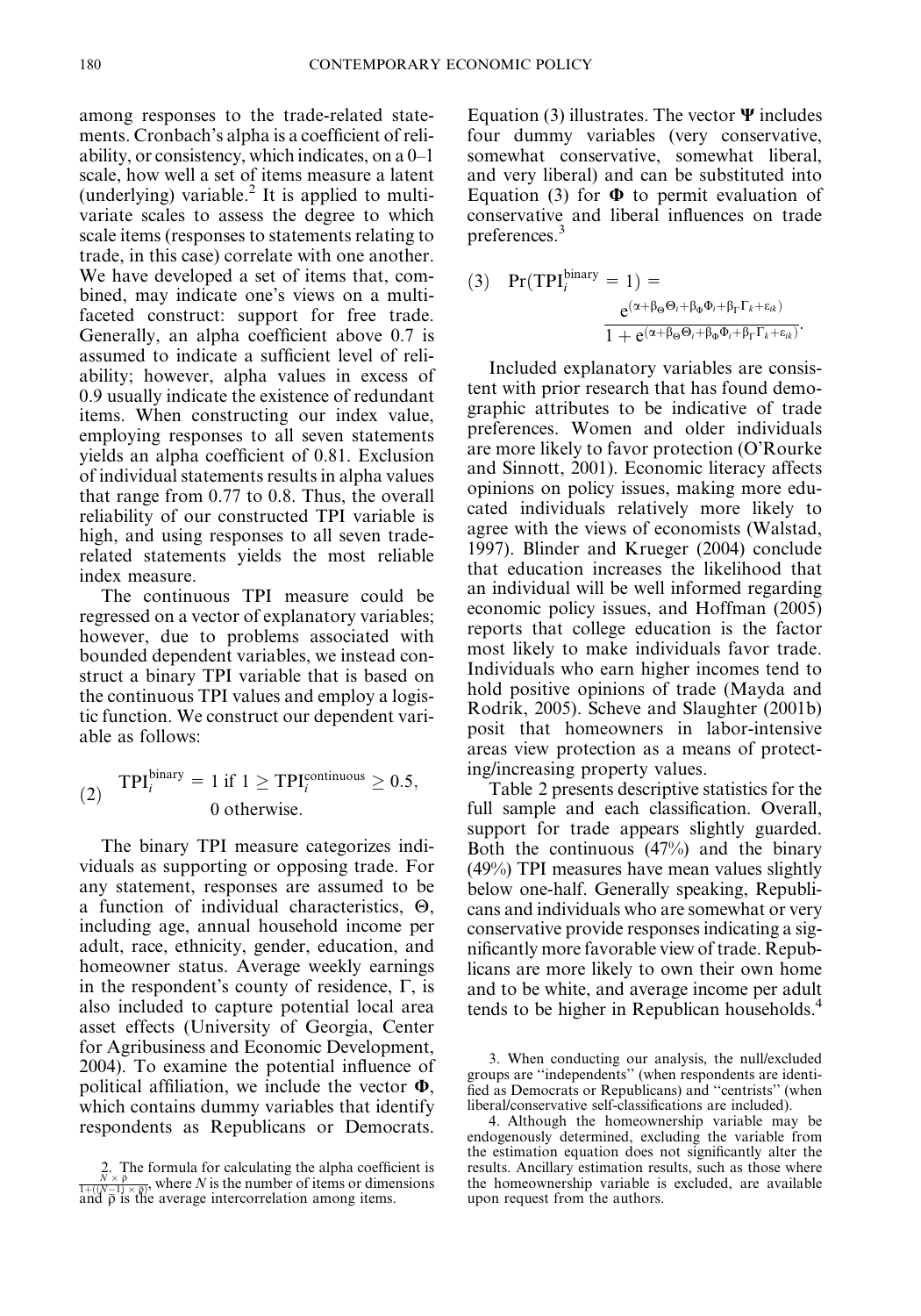| ٢<br>F | ≂ |
|--------|---|
|--------|---|

| Variable                                            | $\overline{a}$           | ×,        | Democrat              |               | ×,                  | Independent         | ×,                    | Republican          | ×,                  |     |
|-----------------------------------------------------|--------------------------|-----------|-----------------------|---------------|---------------------|---------------------|-----------------------|---------------------|---------------------|-----|
| TPI (continuous)                                    | (0.3319)<br>0.4704       | 354       | 0.4324 (0.3233)       |               | Ξ                   | 0.4285(0.329)       | $\leq$                | $0.5252*(0.328)$    | 149                 |     |
| TPI (binary)                                        | (0.5003)<br>0.4917       | 650       | 0.4462 (0.4984)       |               | $\overline{50}$     | 0.4247# (0.4956)    | 168                   | $0.5705*(0.4958)$   | 292                 |     |
| Annual income per adult<br>(in household)           | (23, 463)<br>33,869      | 650       | 32,228 (25,655)       |               | 190                 | 32,179 (22,571)     | 168                   | 37,523* (22,062)    | 292                 |     |
| African American                                    | (0.3523)<br>0.1450       | 650       | $0.3216**$ (0.4683)   |               | $\frac{8}{2}$       | 0.1534(0.3614)      | 168                   | $0.0225**$ (0.1486) | 292                 |     |
| Asian                                               | (0.0706)<br>0.0050       | 650       | $0.0000*$ (0)         |               | 90                  | 0.0106(0.1026)      | 168                   | 0.0032(0.0567)      | 292                 |     |
| Hispanic                                            | (0.1165)<br>0.0138       | 650       | 0.0201(0.1407)        |               | $\overline{190}$    | 0.0212(0.1443)      | 168                   | 0.0064(0.0801)      | 292                 |     |
| White                                               | (0.4195)<br>0.7725       | 650       | $0.6030**$ (0.4905)   |               | 90                  | 0.7460(0.4364)      | 168                   | $0.9389**$ (0.2399) | 292                 |     |
| Female                                              | (2664)<br>0.5338         | 650       | $0.6533**$ $(0.4771)$ |               | $\overline{6}$      | $0.4180**$ (0.4945) | 168                   | 0.5466 (0.4986)     | 292                 |     |
| (in county of residence)<br>Average weekly earnings | (159.1)<br>607.4         | 650       | 596.7 (170.4)         |               | $\overline{190}$    | 627.1 (174.6)       | 168                   | 596.4 (142.2)       | 292                 |     |
| Age                                                 | 15.775<br>50.53          | 650       | 50.05 (15.705)        |               | $\overline{0}$      | $48.21 \# (15.034)$ | 168                   | 52.1 (15.861)       | 292                 |     |
| High school dropout                                 | 0.2715<br>0.0800         | 650       | 0.1156 (0.3205)       |               | 90                  | 0.0741 (0.2626)     | 168                   | $0.0450*(0.2077)$   | 292                 |     |
| High school graduate                                | (0.4076)<br>0.2100       | 650       | 0.2060 (0.4055)       |               | 190                 | 0.1958 (0.3978)     | 168                   | 0.2251(0.4183)      | 292                 |     |
| Some college                                        | (0.4375)<br>0.2575       | 650       | 0.2563 (0.4377        |               | <b>90</b>           | 0.2487 (0.4334)     | 168                   | 0.2637(0.4413)      |                     |     |
| College (4-yr) graduate                             | (0.4361)<br>0.2550       | 650       | $0.1859*$ (0.39)      |               | $\overline{6}$      | 0.2804(0.4504)      | 168                   | 0.2894(0.4542)      | 292<br>292<br>292   |     |
| Some postgraduate education                         | (0.2181)<br>0.0500       | 650       | 0.0503(0.219)         |               | 90                  | 0.0476 (0.2135)     | 168                   | 0.0611 (0.2399)     |                     |     |
| Postgraduate diploma                                | (0.3446)<br>0.1375       | 650       | 0.1809(0.3859)        |               | $\overline{90}$     | 0.1323(0.3397)      | 168                   | 0.1125(0.3165)      | 292<br>292          |     |
| Homeowner                                           | (0.3916)<br>0.8113       | 650       | 0.8040(0.398)         |               | $\overline{5}$      | 0.7831 (0.4133)     | 168                   | $0.8842**$ (0.3204) |                     |     |
| Variable                                            | beral<br>Very Li         | ×         | Somewhat Liberal      | z             | Centrist            | ×,                  | Somewhat Conservative | z                   | Very Conservative   | ×,  |
| TPI (continuous)                                    | 0.4648 (0.3493)          | $\approx$ | 0.4244 (0.3449)       | 43            | 0.4278# (0.3157)    | $\overline{2}$      | $0.5203*(0.3302)$     | 106                 | 0.4737 (0.3303)     | 63  |
| TPI (binary)                                        | (0.5051)<br>0.5102       | $\Theta$  | 0.4353(0.4987)        | $\frac{8}{2}$ | $0.4195\# (0.4945)$ | 209                 | $0.5664*(0.4967)$     | 194                 | 0.4968 (0.5016)     | 29  |
| Annual income per adult<br>(in household)           | (31,560)<br>37,450 (     | $\Theta$  | 33,819 (24,413)       | 78            | 34,959 (23,658)     | 209                 | 34,549 (21,450)       | $\overline{5}$      | 32,927 (22,844)     | 129 |
| African American                                    | 0.2000(0.4041)           | ¥         | 0.1494 (0.3586)       | 78            | 0.195# (0.397)      | 209                 | 0.1217 (0.3277)       | $\overline{5}$      | $0.0875*(0.2835)$   | 129 |
| Asian                                               | (0.1414)<br>0.0200(      | $\Theta$  | 0.0115(0.1072)        | $\frac{8}{2}$ | 0.0041(0.0644)      | 209                 | 0.0043(0.0659)        | 194                 | $0.0000*$ (0)       | 129 |
| Hispanic                                            | (0.2399)<br>0.0600       | $\Theta$  | $0.0000**$ (0)        |               | 0.0124(0.1111)      | 209                 | 0.0130(0.1137)        | 194                 | 0.0125(0.1115)      | 129 |
| White                                               | $(6+6+0.0)$<br>$0.6000*$ | $\Theta$  | 0.7356 (0.4436)       | 78            | 0.7220(0.449)       | 209                 | 0.8261# (0.3799)      | 194                 | $0.8625**$ (0.3455) | 129 |
| Female                                              | (0.5035)<br>0.4600       | $\Theta$  | 0.6092(0.4908)        | 78            | 0.5187(0.5007)      | 209                 | 0.5130(0.5009)        | 194                 | 0.5563(0.4984)      | 129 |
|                                                     |                          |           |                       |               |                     |                     |                       |                     |                     |     |

WHITE & CLARK: POLITICAL AFFILIATION AND PERCEPTIONS OF TRADE 181

continued

 $continued$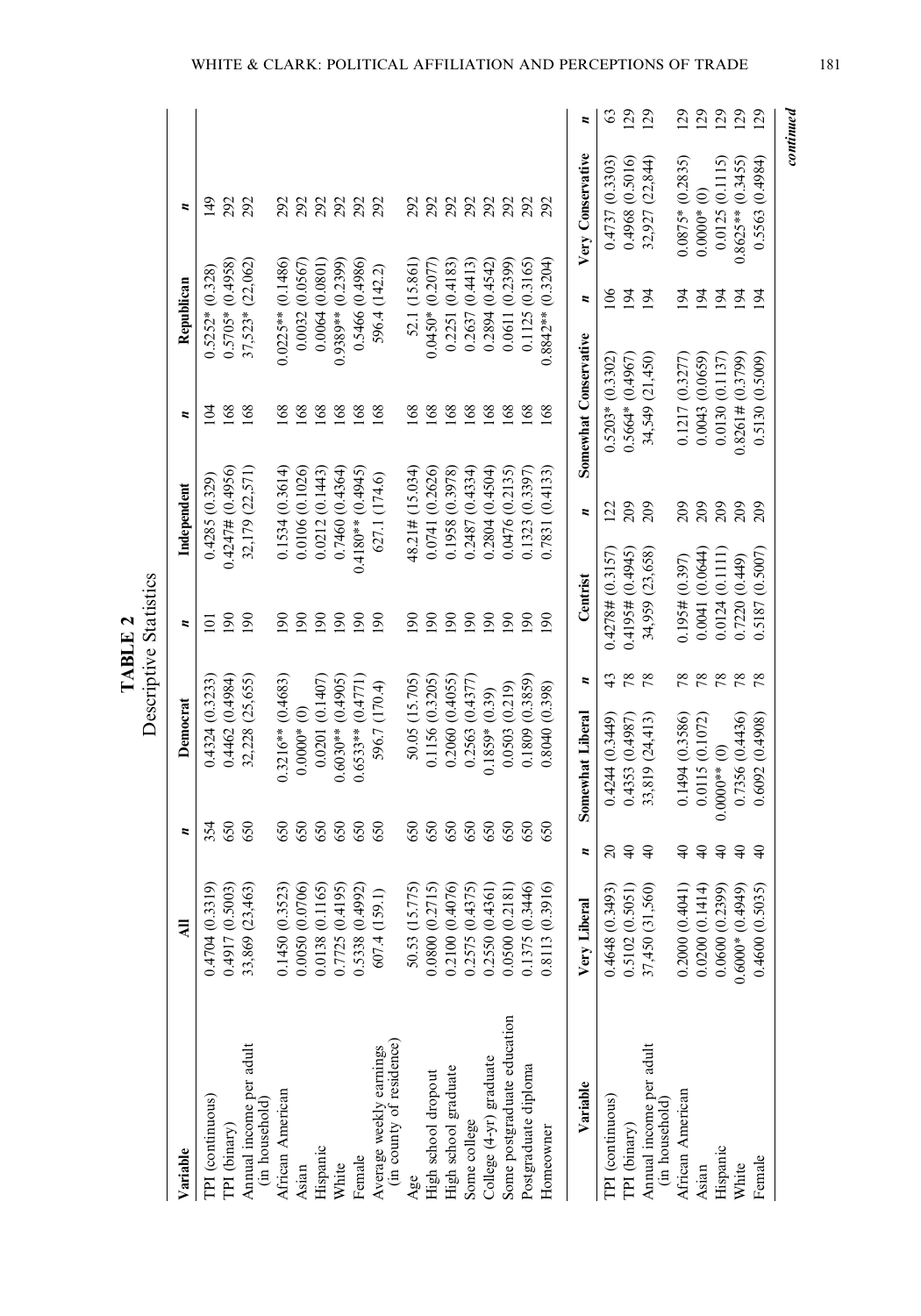| م<br>س<br>₫<br>r.<br>ı.<br>÷<br>Ξ<br>┍<br>ś |  |
|---------------------------------------------|--|

| Variable                                                                                                                                                         | Very Liberal          | Somewhat Liberal | Centrist        |     | Somewhat Conservative |                | $n$ Very Conservative |                 |
|------------------------------------------------------------------------------------------------------------------------------------------------------------------|-----------------------|------------------|-----------------|-----|-----------------------|----------------|-----------------------|-----------------|
| (in county of residence)<br>Average weekly earnings                                                                                                              | (170.3)<br>591.5      | 603.6 (163.8)    | 624.3 (170.2)   | 209 | 601.4 (149.8)         | $\frac{4}{3}$  | 587.3 (146.4)         | <b>29</b>       |
| Age                                                                                                                                                              | (15.52)<br>48.9       | 49.69 (16.19)    | 49.9 (15.69)    | 209 | 50.69 (15.21)         |                | 51.52 (16.16)         | $\frac{29}{2}$  |
| High school dropout                                                                                                                                              | 0.1600(0.3703)        | 0.575 (0.2341)   | 0.0830(0.2764)  |     | $0.0348**$ (0.1836)   |                | 0.0500 (0.2186)       | $\overline{5}$  |
| High school graduate                                                                                                                                             | (0.4314)<br>0.2400    | 1954 (0.3988)    | 1826 (0.3871)   | 209 | 0.2000(0.4009)        |                | 0.2563 (0.4379)       | $\overline{5}$  |
| Some college                                                                                                                                                     | (0.3283)<br>$.1200**$ | 0.2184 (0.4155)  | 0.2573 (0.438)  | 209 | 0.2913(0.4554)        |                | 0.3125 (0.465)        | $\overline{5}$  |
| College (4-yr) graduate                                                                                                                                          | (0.4185)<br>0.2200    | 0.2414 (0.4304)  | 0.2697(0.4447)  | 209 | 0.2913(0.4554)        |                | 0.2313 (0.423)        | $\overline{29}$ |
| Some postgraduate education                                                                                                                                      | $0000**$              | 0.0805 (0.2736)  | 0.0664(0.2495)  | 209 | 0.0478(0.2139)        | $\overline{5}$ | 0.0375 (0.1906)       | $\overline{29}$ |
| Postgraduate diploma                                                                                                                                             | (0.4185)<br>0.2200    | 0.2069 (0.4074)  | 0.1369 (0.3445) |     | 0.1304(0.3375)        |                | 0.1000(0.3009)        | $\overline{29}$ |
| Homeowner                                                                                                                                                        | (0.4629)<br>0007.0    | 0.7701 (0.4232)  | 0.8257 (0.3801) |     | 0.8348 (0.3722)       | $\overline{5}$ | 0.8500 (0.3582)       | 129             |
|                                                                                                                                                                  |                       |                  |                 |     |                       |                |                       |                 |
| **, and # indicate statistical significance from the overall mean at the 1%, 5%, and 10% levels, respectively.<br>Notes: Standard deviations are in parentheses. |                       |                  |                 |     |                       |                |                       |                 |

Democrat respondents are more likely to be female and less likely to be white or college graduates. The correlation between an individual identifying themselves as Republican and as conservative (somewhat or very) is 0.46. Similarly, the correlation for Democratic affiliation and liberal self-identification is 0.32. This explains the commonality in mean response values between party and conservative/liberal classifications. It also indicates that, in the empirical analysis to follow, examination of conservatives and liberals provides a more detailed portrait of party affiliation.

# III. EMPIRICAL ANALYSIS

Examination of the determinants of trade preferences is first carried out for each of the seven statements employed to construct the TPI measure. This presents an opportunity to examine issue-specific influences on preferences. We then examine the determinants of the binary TPI measure to determine the influence of each explanatory variable on overall trade preferences. Section IIIA presents the results for the former, while Section IIIB presents those for the latter.

# A. Policy Preferences for Specific Trade-Related Issues

Table 3 presents coefficients generated via estimation of the logit specification presented in Equation (3). Across all issues, except the outsourcing of domestic jobs overseas, Republicans exhibit greater support for trade compared to Democrats and (the control group) independents. Results of estimating our specification, modified such that party affiliation is replaced by conservative/liberal classifications, are presented in Table 4. Support among conservatives mirrors that of Republicans; however, variation exists between very conservative and somewhat conservative cohorts in terms of coefficient magnitudes and level/incidence of significance.

Republicans are more likely to agree with the arguments that trade leads to increased foreign demand for U.S. goods and that job creation results, improves U.S. foreign relations, and benefits everyone as it creates a strong global economy. These same respondents are more likely to disagree with the arguments that trade leads to worker exploitation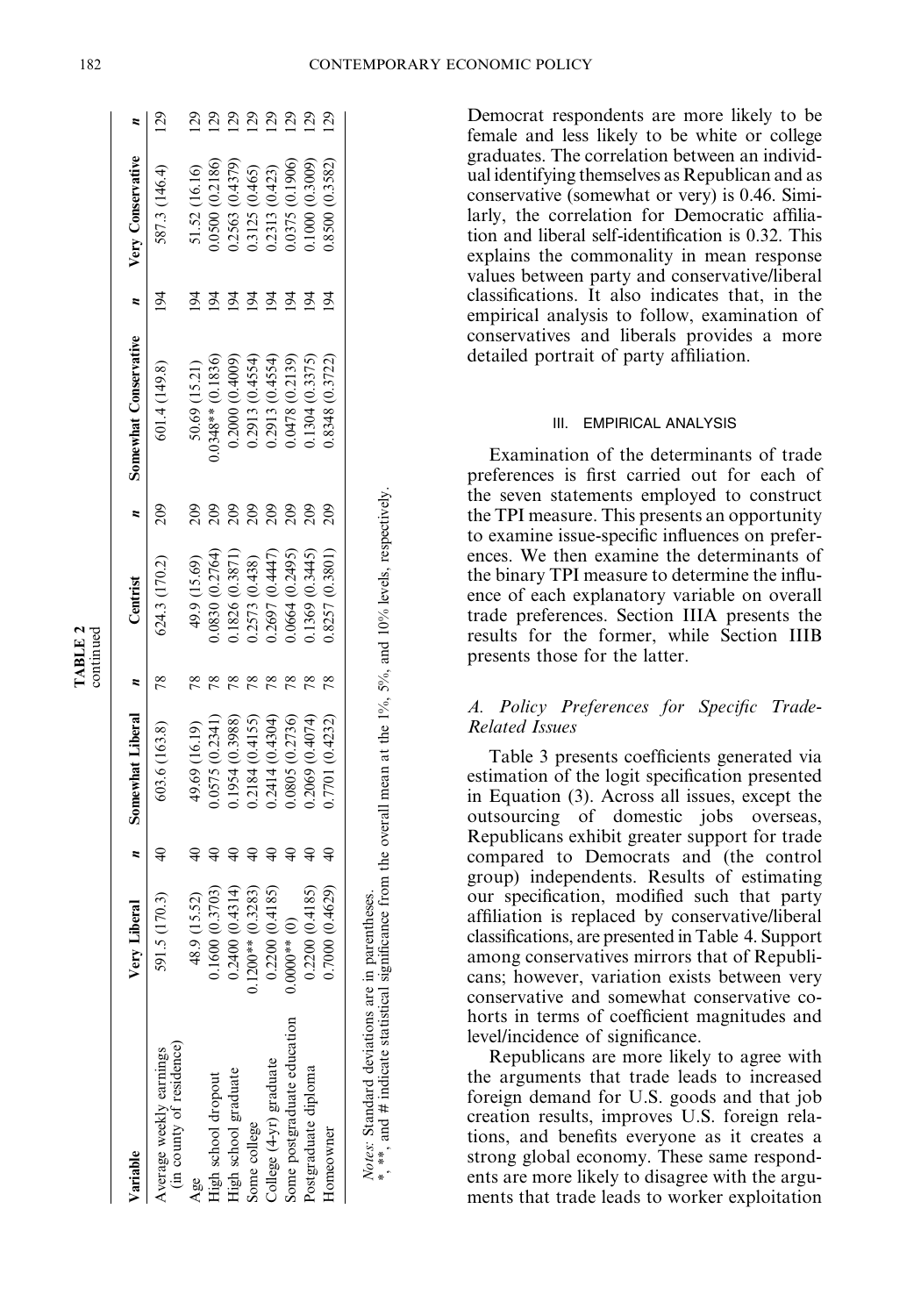|   | ۰      |
|---|--------|
|   | ₹<br>۴ |
| F |        |
|   |        |

|                                                     |                      |                      | Party Affiliation and Trade Policy Preferences |                      |                       |                     |                      |
|-----------------------------------------------------|----------------------|----------------------|------------------------------------------------|----------------------|-----------------------|---------------------|----------------------|
| Dependent Variable                                  | Statement 1          | Statement 2          | Statement 3                                    | Statement 4          | Statement 5           | Statement 6         | Statement 7          |
| Republican                                          | $1.0243**$ (0.2324)  | 0.3776# (0.214)      | $0.7179**$ (0.2126)                            | $-0.4385# (0.2317)$  | $-0.2975(0.2536)$     | $-0.4216# (0.2352)$ | $-0.6056**$ (0.2257) |
| Democrat                                            | 0.2051 (0.2528)      | 0.2618(0.2417)       | 0.2527 (0.2363)                                | 0.2565 (0.282)       | 0.0697 (0.2972)       | 0.1541(0.2813)      | 0.1835(0.2585)       |
| Age                                                 | $-0.0106\# (0.0063)$ | $-0.0071(0.0059)$    | $-0.0076(0.0057)$                              | 0.0096(0.0064)       | 0.0051(0.0069)        | $-0.0066(0.0063)$   | 0.0003(0.0062)       |
| Annual income per adult<br>(in household; \$1,000s) | 0.0054(0.0045)       | 0.0026(0.0043)       | $-0.0009$ (0.0041)                             | $-0.0033(0.0045)$    | $-0.0056(0.0049)$     | $-0.0056(0.0045)$   | $-0.0096*(0.0044)$   |
| (in county of residence)<br>Average weekly earnings | 0.0011# (0.0006)     | 0.0003(0.0006)       | $0.0015**$ (0.0006)                            | $-0.0003$ $(0.0006)$ | $-0.001(0.0007)$      | $-0.0012*$ (0.0006) | $-0.0014*(0.0006)$   |
| African American                                    | $-0.1644(0.2834)$    | $-0.0604(0.2671)$    | $-0.0698(0.2638)$                              | 0.2432(0.3272)       | 0.1874(0.3407)        | 0.0704(0.3099)      | 0.3073(0.293)        |
| Asian                                               | 27.7153 (1297050)    | 28.3078 (1377480)    | 28.3553 (1286040)                              | 0.4305(1.262)        | 0.6475(1.4755)        | $-0.7527(1.2577)$   | 0.0051(1.2642)       |
| Hispanic                                            | 1.3192 (1.1134)      | 1.2885 (1.0917)      | 1.4882 (1.1088)                                | $-1.9161*(0.8728)$   | $-0.1684(0.8296)$     | $3.1992**$ (1.0864) | $-0.0049(0.8958)$    |
| Female                                              | $-0.3553\# (0.1956)$ | 0.1504 (0.1836)      | $-0.1732(0.1799)$                              | 0.0261 (0.1998)      | 0.2648(0.2177)        | 0.1896 (0.2026)     | $-0.0849(0.1937)$    |
| High school dropout                                 | $-0.917*(0.4673)$    | $-0.557(0.4304)$     | $-0.7878$ # (0.4324)                           | $-0.6908(0.4514)$    | $-0.3877(0.4531)$     | 0.3783 (0.4946)     | 1.2166* (0.4863)     |
| High school graduate                                | $1.0085**$ (0.3246)  | $-0.6574*(0.3005)$   | $-0.6147*(0.2899)$                             | $0.6646*(0.3109)$    | 0.5428(0.3367)        | $0.9261**$ (0.3265) | $.2305**$ (0.3078)   |
| Some college                                        | $-0.8097**$ (0.3017) | $-0.5354\# (0.2858)$ | $-0.4599# (0.2685)$                            | $0.7767**$ (0.296)   | $0.792*(0.3288)$      | 0.4582 (0.2919)     | $.0234**$ (0.2867)   |
| College (4-yr) graduate                             | $-0.5552\# (0.2991)$ | $-0.0799(0.2921)$    | $-0.1388(0.2715)$                              | $0.5912*(0.2818)$    | 0.4041 (0.3069)       | 0.01(0.2835)        | $0.4645\# (0.2801)$  |
| Homeowner                                           | $-0.6249*(0.2618)$   | $-0.2608(0.2408)$    | $-0.2986(0.2341)$                              | 0.3398(0.2615)       | $0.7641**$ $(0.2625)$ | 0.4682# (0.2542)    | $-0.0496(0.2548)$    |
| Constant                                            | 0.9474(0.619)        | 1.0763# (0.5864)     | 0.1927(0.5609)                                 | 0.1265(0.6017)       | 0.9728(0.6415)        | $1.52*(0.6181)$     | 0.9066(0.594)        |
|                                                     | 523                  |                      | 581                                            | 565                  |                       | 538                 | 533                  |
| Pseudo $R^2$                                        | 0.08                 | 0.03                 | 0.05                                           | 0.05                 | 0.04                  | 0.07                | $\frac{0}{0}$        |

*Notes*: Heteroskedasticity-consistent robust standard errors are in parentheses. Dependent variables are alternative measures of trade policy preferences.<br>\*, \*\*, and # indicate significance from zero at the 1%, 5%, and 1 Notes: Heteroskedasticity-consistent robust standard errors are in parentheses. Dependent variables are alternative measures of trade policy preferences. \*, \*\*, and # indicate significance from zero at the 1%, 5%, and 10% levels, respectively.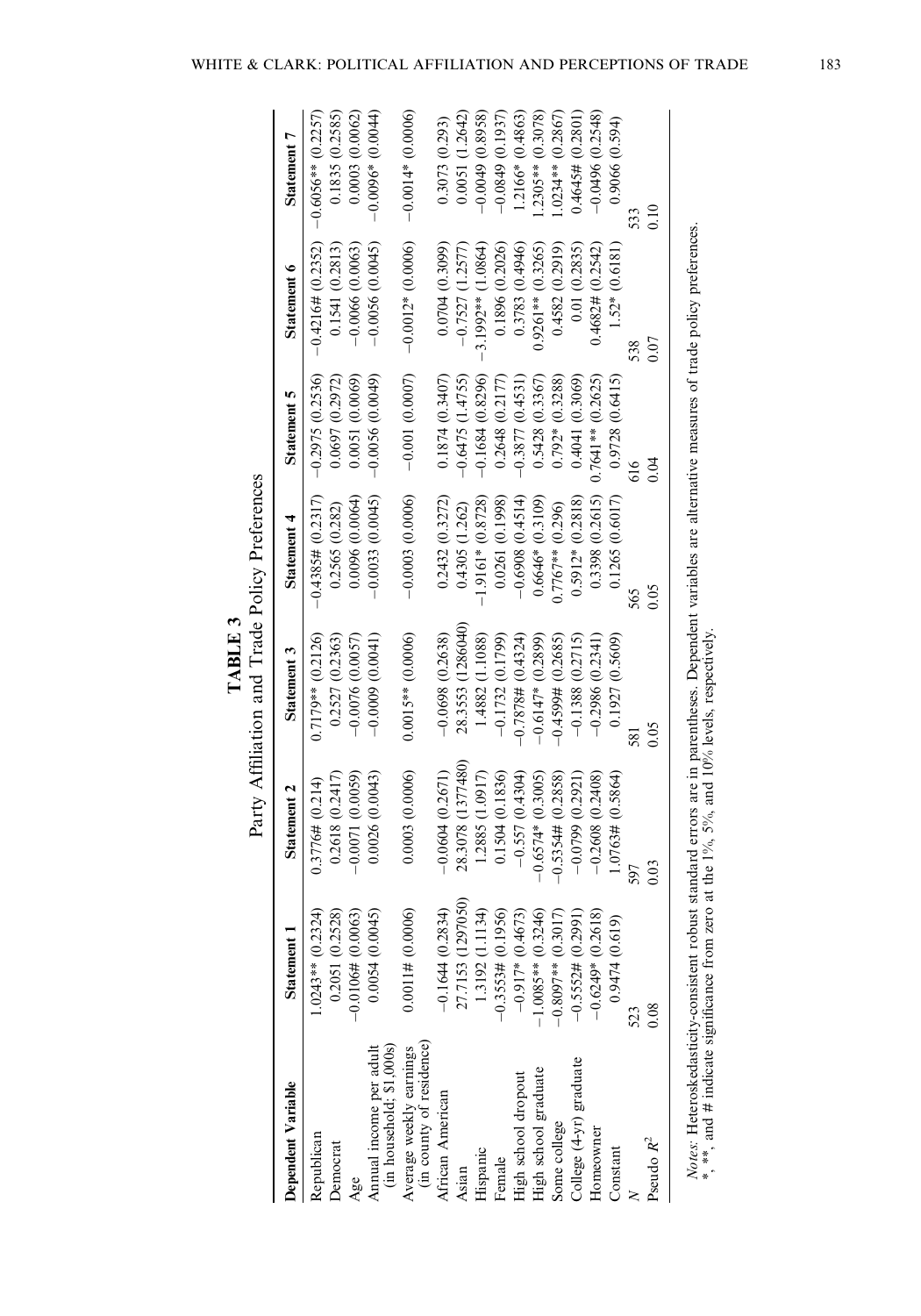|               | ;<br>$\frac{1}{\theta}$                          |
|---------------|--------------------------------------------------|
|               |                                                  |
| $\frac{1}{2}$ | fication and Trade<br>$\overline{\text{C}}$<br>í |
|               | s<br>i<br>i<br>.<br>אבני די<br>ׇ֦֧               |

| Dependent Variable                                  | Statement 1                                                                                       | Statement 2         | Statement 3          | Statement 4        | Statement 5         | Statement 6          | Statement 7          |
|-----------------------------------------------------|---------------------------------------------------------------------------------------------------|---------------------|----------------------|--------------------|---------------------|----------------------|----------------------|
| Very conservative                                   | $0.7097**$ (0.2722)                                                                               | 0.3038(0.2627)      | $0.4901\# (0.2532)$  | $-0.604*(0.2798)$  | $-0.6499*(0.297)$   | $-0.3637(0.2967)$    | $-0.7548**$ (0.2784) |
| Somewhat conservative                               |                                                                                                   | $0.461*(0.2326)$    | $0.5876**$ (0.2236)  | $-0.3847(0.2492)$  | $-0.2334(0.2793)$   | $-0.5935*(0.2493)$   | $-0.4121\# (0.2363)$ |
| Somewhat liberal                                    | $0.9877**$ (0.2465)<br>0.1224 (0.3225)                                                            | $-0.1792(0.2924)$   | 0.1598 (0.2927)      | 0.2530(0.349)      | $-0.1130(0.367)$    | $-0.2718(0.3467)$    | 0.1200(0.3179)       |
| Very liberal                                        | 0.2618(0.4063)                                                                                    | $-0.2061(0.389)$    | 0.0951 (0.3866)      | 0.0915(0.4403)     | 0.1126(0.505)       | $-0.4022(0.4386)$    | 0.3956(0.4446)       |
| Age                                                 | $-0.0090(0.0063)$                                                                                 | $-0.0073(0.0059)$   | $-0.0073(0.0057)$    | 0.0096(0.0064)     | 0.0057 (0.0069)     | $-0.0066(0.0064)$    | 0.0010(0.0062)       |
| Amual income per adult<br>(in household; \$1,000s)  | 0.004(0.004)                                                                                      | 0.003(0.004)        | 0.001(0.004)         | $-0.004$ (0.004)   | $-0.007(0.005)$     | $-0.006(0.005)$      | $-0.01*$ (0.004)     |
| Average weekly earnings<br>(in county of residence) | 0.0011# (0.0006)                                                                                  | 0.0003(0.0006)      | $0.0015**$ (0.0006)  | $-0.0003(0.0006)$  | $-0.0010(0.0007)$   | $-0.0012*(0.0006)$   | $-0.0014*(0.0006)$   |
| African American                                    |                                                                                                   | $-0.0439(0.2549)$   | $-0.1586(0.2491)$    | 0.4000(0.3149)     | 0.2531 (0.3262)     | 0.2307(0.2955)       | $0.5235\# (0.2809)$  |
| Asian                                               | $-0.3414(0.2708)$<br>28.1283 (1246720)                                                            | 28.4796 (1373290)   | 28.5896 (1246500)    | 0.1419 (1.2786)    | $-0.8268(1.5198)$   | $-0.8969(1.2785)$    | $-0.3575(1.2628)$    |
| Hispanic                                            | 1.0551 (1.1023)                                                                                   | 1.2457 (1.1028)     | 1.3046 (1.1034)      | $-1.849*(0.882)$   | $-0.1143(0.8406)$   | $-3.1367**$ (1.0886) | 0.0418(0.9425)       |
| Female                                              |                                                                                                   | 0.2044(0.182)       | $-0.1077(0.1764)$    | 0.0208(0.1978)     | 0.2718 (0.2163)     | 0.2012(0.202)        | $-0.0902(0.1914)$    |
|                                                     | $\begin{array}{r} -0.2927 \ (0.1922) \\ -0.7284 \ (0.476) \\ -0.9703^{**} \ (0.3227) \end{array}$ | $-0.5362(0.4391)$   | $-0.7394\# (0.4366)$ | $-0.7324(0.4587)$  | $-0.4572(0.4618)$   | 0.2788 (0.4992)      | $1.2452*(0.4939)$    |
| High school dropout<br>High school graduate         |                                                                                                   | $-0.7028*(0.3022)$  | $-0.5585\# (0.2877)$ | $0.6366*(0.3112)$  | 0.5452 (0.3386)     | $0.8741**$ (0.3271)  | $1.1912**$ (0.308)   |
| Some college                                        | $-0.8086**$ (0.3041)                                                                              | $-0.6161*$ (0.2889) | $-0.4644\# (0.2684)$ | $0.808**$ (0.2981) | $0.8352*(0.3321)$   | 0.4176 (0.2936)      | $1.0725**$ (0.2893)  |
| College (4-yr) graduate                             | $-0.4894(0.2977)$                                                                                 | $-0.1285(0.2923)$   | $-0.1050(0.2698)$    | $0.5528*(0.2811)$  | 0.3928(0.3061)      | $-0.0555(0.283)$     | 0.4397 (0.2809)      |
| Homeowner                                           | $-0.4995\# (0.2587)$                                                                              | $-0.2652(0.2428)$   | $-0.2596(0.233)$     | 0.3648 (0.2624)    | $0.7762**$ (0.2642) | 0.4150 (0.2536)      | $-0.0618(0.2547)$    |
| Constant                                            | 13)<br>0.6339(0.64)                                                                               | 1.1538# (0.6056)    | 0.0933 (0.5768)      | 0.2287 (0.626)     | 1.0833 (0.6648)     | $1.7611**$ (0.6367)  | 0.9312 (0.6181)      |
|                                                     | 523                                                                                               |                     |                      | 65                 | 616                 |                      | 533                  |
| Pseudo $R^2$                                        | 0.08                                                                                              | 0.03                | 0.04                 | 0.05               | 0.05                | 0.07                 | 0.10                 |
|                                                     |                                                                                                   |                     |                      |                    |                     |                      |                      |

# 184 CONTEMPORARY ECONOMIC POLICY

Note: See Table 3 notes. Note: See Table 3 notes.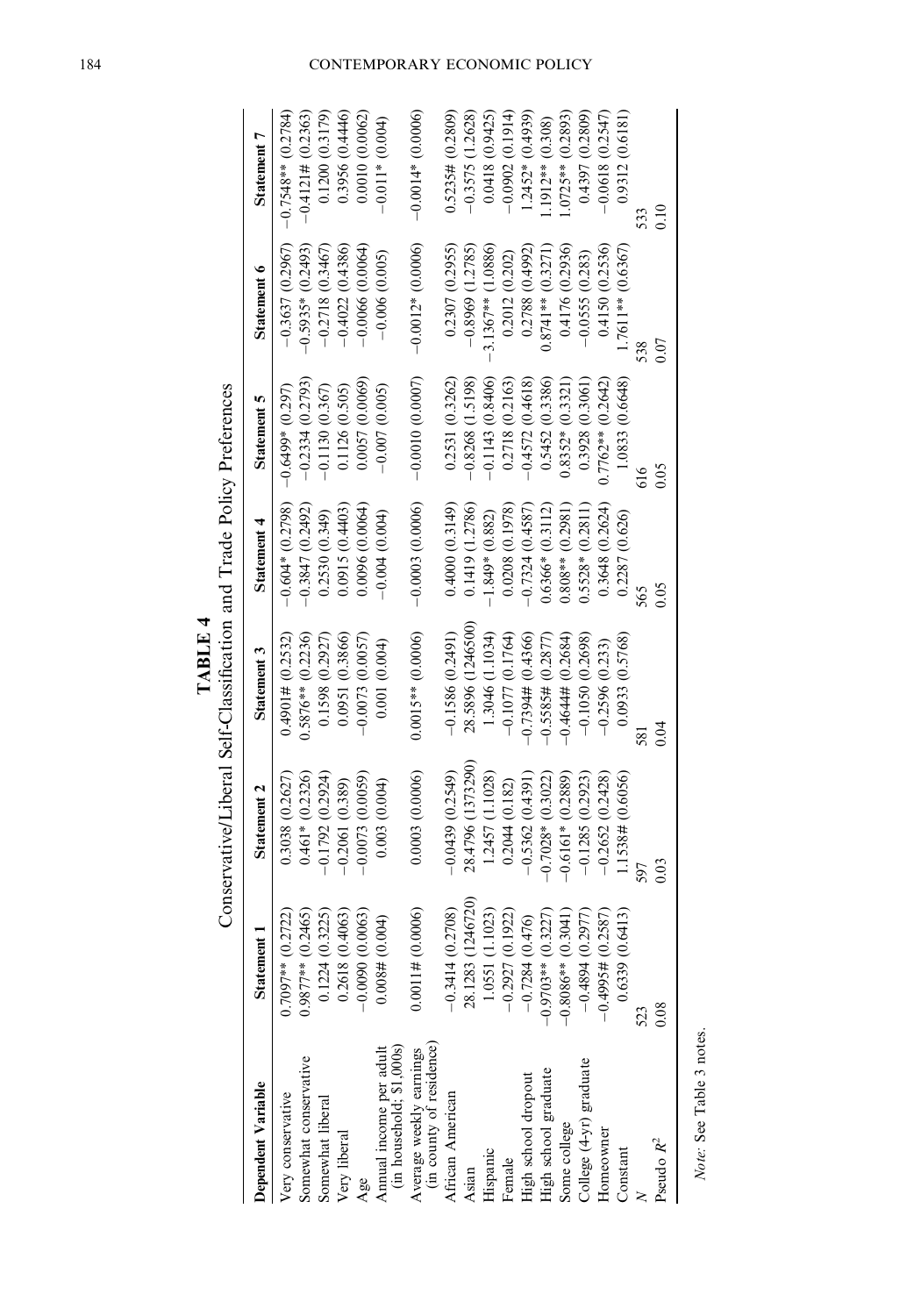in developing countries, is bad for the environment, and increases income inequality both domestically and abroad.

Somewhat conservative and very conservative individuals are more likely, compared to liberals and (the control group) centrists, to agree that trade creates domestic jobs via increased foreign demand and strengthens the global economy. These individuals disagree with the statement that trade increases income inequality both domestically and abroad. Very conservative individuals are less likely to agree that trade leads to exploitation of foreign workers and domestic job loss due to outsourcing of production abroad. Somewhat conservative individuals are more likely to agree that trade improves U.S. foreign relations and are less likely to agree that trade harms the environment.

The remaining explanatory variables offer additional interesting information. High school graduates and individuals who have completed some college coursework are more likely, in response to all statements, to oppose trade. High school dropouts and college graduates are less likely to agree that trade creates domestic jobs and more likely to agree that trade increases income inequality, both within the United States and abroad. College graduates also are more likely to agree that trade leads to worker exploitation abroad. Higher average weekly earnings in the respondent's county of residence are positively associated with trade support. Homeowners are less likely to agree that an expanding export sector creates U.S. jobs and are more likely to disagree with the idea of trade leading to outsourcing of domestic jobs as production is moved abroad and that trade damages the environment. Finally, Hispanics seem to hold favorable opinions of trade.

# B. Overall Trade Policy Preferences

Estimation results generated from use of the TPI are presented in Table 5. Columns (a) and (c) present results from estimations that regress the binary TPI measure described in Section II on the set of explanatory variables. Columns (b) and (d) present results of estimating the same specification with an alternative TPI measure. This alternative (restricted) TPI variable is constructed using survey responses from only those individuals who responded in agreement or disagreement to all seven trade-related statements. The restriction is made to generate a set of respondents who have clear opinions on all issues. Such individuals may be better informed than the remaining respondents with respect to trade policy.

The significant opposition to certain traderelated issues among high school dropouts that was reported in Tables 3 and 4 has disappeared with adoption of the composite dependent variable. These individuals have strong antitrade opinions when confined to jobrelated issues; however, clear opinions either supporting or opposing trade are not evident for other issues. High school graduates and individuals who have completed some college are less likely to support trade, regardless of specification. Higher income, represented by income per adult in the respondent's household, is a significant factor in determining support for trade. African American respondents appear generally less likely to support trade. A similar finding, albeit at a reduced level of significance, is reported for homeowners. Columns (b) and (d) indicate that for the individuals who have offered an opinion on all trade-related statements, the more mature individuals are more likely to oppose trade.

Republicans and conservatives are more likely to support trade, regardless of specification. Applying the log-odds coefficients reported in Table 5 and the corresponding mean values for the full sample (presented in Table 2) to Equation (3), we estimate that, all else equal, Republicans are 13.7%–15.1% more likely to support trade as compared to Democrats or independents. Additionally, contrary to the results presented for the individual trade-related statements, no significant difference in support for trade is found between very conservative and somewhat conservative individuals. However, individuals who identify themselves as very conservative are 14.8%–21% more likely to favor trade as compared to liberals and centrists. Similarly, individuals who are somewhat conservative are an estimated 16.7%–20.8% more likely to favor trade.

Constructing estimates of the probability that each respondent supports trade based on the individual's characteristics, those of their county of residence, and the significant coefficients presented in Table 5 permits comparison of estimated probability distributions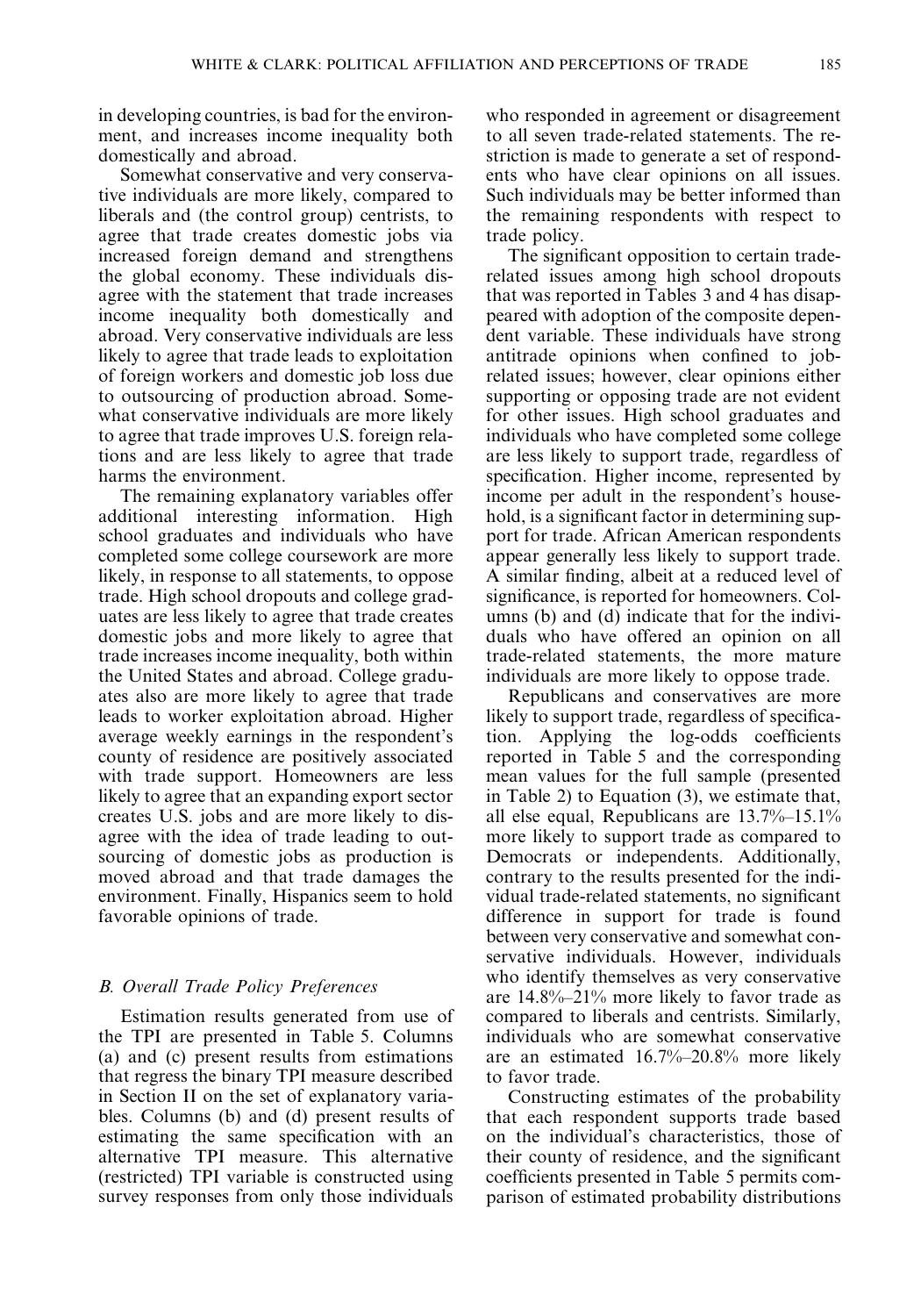|                                                     | $\widehat{\mathbf{a}}$           |                                 | $\widehat{\boldsymbol{c}}$      | €                                 |
|-----------------------------------------------------|----------------------------------|---------------------------------|---------------------------------|-----------------------------------|
| Dependent Variable                                  | F                                | Restricted TPI                  | F                               | Restricted TPI                    |
| Republican                                          | (0.1992)<br>$0.6244**$           | $0.5621*(0.2728)$               |                                 |                                   |
| Democrat                                            | (0.225)<br>0.1953                | $-0.0226(0.3117)$               |                                 |                                   |
| Very conservative                                   |                                  |                                 | $0.6101*$ $(0.2381)$            | $0.8942**$ (0.3407)               |
| Somewhat conservative                               |                                  |                                 | $0.6998**$ (0.2119)             | $0.8874**$ (0.2966)               |
| Somewhat liberal                                    |                                  |                                 | 0.1574(0.2837)                  | 0.0860 (0.4026)                   |
| Very liberal                                        |                                  |                                 | 0.2533 (0.3729)                 | 0.1396 (0.5255)                   |
| Age                                                 | $-0.0076(0.0054)$                | $-0.0174*(0.0079)$              | $-0.0072(0.0054)$               | $-0.0191*(0.008)$                 |
| (in household; \$1,000s)<br>Annual income per adult | (0.004)<br>$0.008*$              | $0.0113*(0.005)$                | $0.0097*$ (0.004)               | $0.0134**$ (0.0052)               |
| Average weekly earnings<br>(in county of residence) | $0.0012*(0.0005)$                | $0.0016*(0.0007)$               | $0.0013*(0.0005)$               | $0.0017*(0.0007)$                 |
| African American                                    | $-0.5306*$ (0.2559)              | $-0.4655(0.3543)$               | $-0.6031*$ (0.2455)             | $-0.5602^{(p)} = 0.1049$ (0.3454) |
| Asian                                               | 28.5866 (0.1E+07)                | 28.6137 (0.2E+07)               | 28.8332 (1.2E+06)               | 29.1505 (0.1E+07)                 |
| Hispanic                                            | $1.3557^{(p)} = 0.1027$ (0.8308) | 1.4246 (1.1731)                 | $1.2323^{(p)} = 0.1383(0.8315)$ | 1.1688 (1.1742)                   |
| Female                                              | (0.1696)<br>$-0.0612$            | $-0.3265(0.2373)$               | $-0.0095(0.1676)$               | $-0.3421^{(p)} = 0.1495$ (0.2373) |
| High school dropout                                 | $-0.2609(0.3878)$                | 0.121(0.6671)                   | $-0.1469(0.3954)$               | 0.2199(0.6864)                    |
| High school graduate                                | $-0.669*$ (0.273)                | $-0.8928*(0.3594)$              | $-0.6261*$ (0.2728)             | $-0.9677**$ (0.3634)              |
| Some college                                        | $-0.5794*(0.2551)$               | $-0.813*(0.3334)$               | $0.5919* (0.2573)$              | $-0.8533**$ (0.3419)              |
| College (4-yr) graduate                             | $-0.2053(0.2544)$                | $-0.2513(0.3285)$               | $-0.1729(0.254)$                | $-0.2812(0.3359)$                 |
| Homeowner                                           | $-0.3451^{(p = 0.1165)}(0.2199)$ | $-0.4757^{(p=0.1218)}$ (0.3074) | $-0.2947(0.2197)$               | $-0.4806^{(p = 0.1244)}(0.3123)$  |
| Constant                                            | (0.52)<br>$-0.2837$              | 0.1869 (0.7396)                 | $-0.5244(0.5407)$               | $-0.0369(0.7737)$                 |
|                                                     | 650                              | 354                             | 650                             | 354                               |
| Pseudo $R^2$                                        | 0.06                             | 0.12                            | 0.06                            | $\Xi$                             |
|                                                     |                                  |                                 |                                 |                                   |

 $-P$ arty Affiliation and Liberal/Conservative Self-Classification Trade Policy Preferences Index—Party Affiliation and Liberal/Conservative Self-Classification Trade Policy Preferences Index-

TABLE 5

TABLE 5

Notes: See Table 3 notes. p values are noted, for estimated coefficients significant at the 15% level, in parentheses to the immediate right of estimated coefficients. Notes: See Table 3 notes. p values are noted, for estimated coefficients significant at the 15% level, in parentheses to the immediate right of estimated coefficients.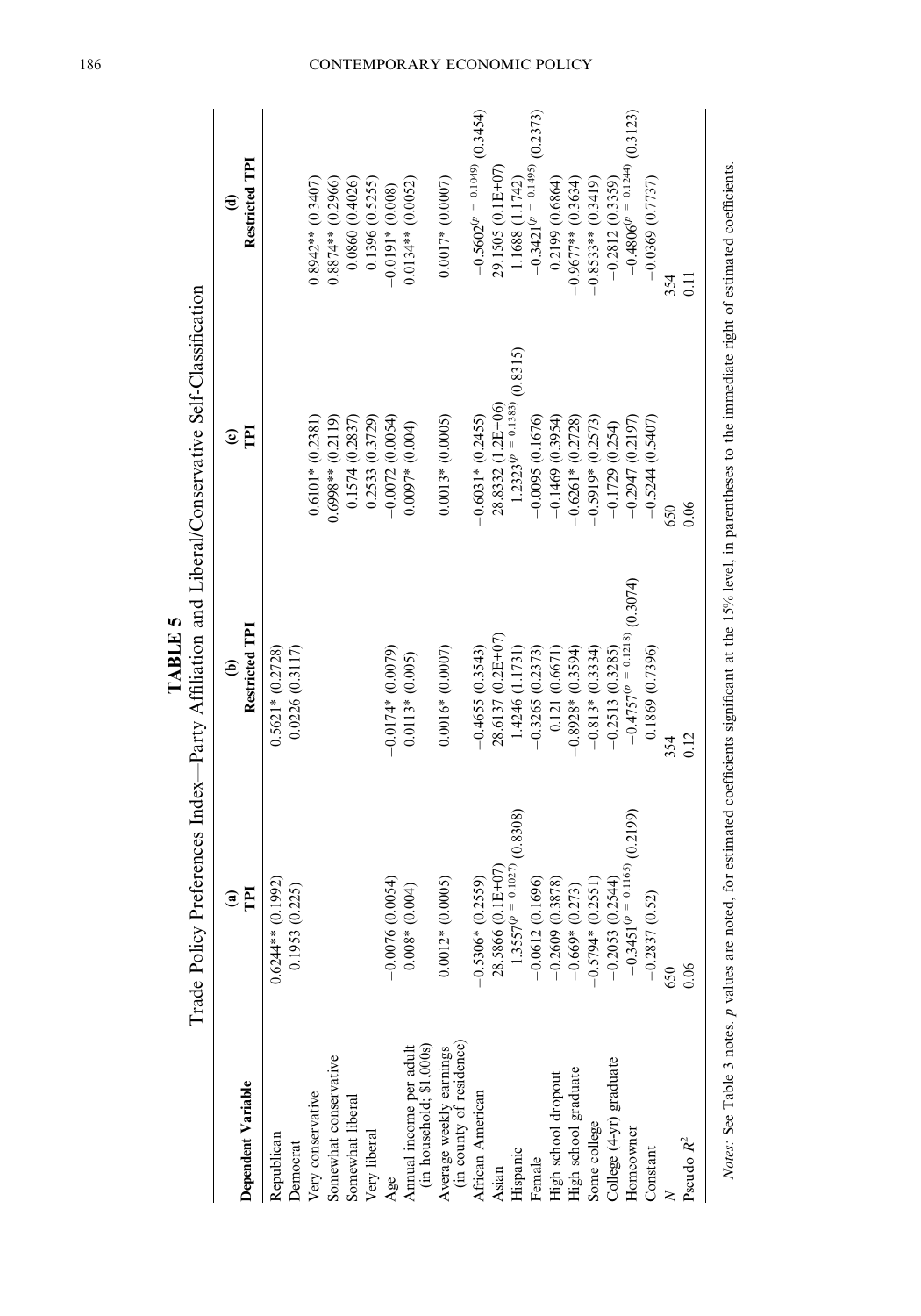|                       |               |                  | Specification a |                    |             |                |            |                  | Specification b |         |             |
|-----------------------|---------------|------------------|-----------------|--------------------|-------------|----------------|------------|------------------|-----------------|---------|-------------|
|                       |               | Mean Probability | Minimum         | Maximum            | $\% > 50\%$ | z              |            | Mean Probability | Mininum         | Maximum | $\% > 50\%$ |
| 292<br>Republican     |               | 78.96 (0.0749)   | 58.42           | 94.05              | 100.00      | 149            |            | 63.99(0.1411)    | 30.26           | 89.16   | 77.80       |
| $^{190}$<br>Democrat  |               | 62.99 (0.1342)   | 35.84           | 89.44              | 83.30       | $\overline{a}$ |            | 51.96 (0.1619)   | 21.72           | 83.59   | 52.70       |
| 168<br>Independent    |               | 65.79 (0.1103)   | 37.15           | 86.63              | 93.29       | 104            |            | 53.89 (0.1476)   | 26.81           | 79.76   | 59.57       |
| $\Gamma$ otal         |               | 70.88 (0.1277    |                 |                    | 93.38       | Total          |            | 57.86 (0.1586)   |                 |         | 65.31       |
|                       |               |                  |                 | Specification c    |             |                |            |                  | Specification d |         |             |
|                       |               | Mean             | Probability     | Maximum<br>Minimum |             | $\% > 50\%$    | ×          | Mean Probability | Minimum         | Maximum | $\% > 50\%$ |
| Very conservative     | 29            | 77.39 (0.0857)   |                 | 50.63              | 93.13       | 100.00         | S          | 67.89 (0.1313)   | 37.34           | 88.34   | 87.10       |
| Somewhat conservative |               | 79.54 (0.0818)   |                 | 54.7               | 94.14       | 100.00         | $\geq$     | 68.24 (0.1507)   | 34.53           | 92.28   | 86.50       |
| Centrist              | 209           | 67.03 (0.1195)   |                 | 90.3<br>35.79      |             | 94.09          | 122        | 52.71 (0.157)    | 22.95           | 83.7    | 54.17       |
| Somewhat liberal      |               | 67.59 (0.1151    |                 | 90.3<br>40.57      |             | 94.70          | $\ddot{4}$ | 62.99 (0.1622)   | 21.06           | 79.96   | 54.80       |
| Very liberal          |               | 67.23 (0.1263)   |                 | 90.3<br>36.63      |             | 94.90          | $\Omega$   | 51.97 (0.1433)   |                 | 72.24   | 55.00       |
|                       | $\Gamma$ otal | 72.90 (0.1179)   |                 |                    |             | 97.15          | Total      | 60.34(0.1685)    |                 |         | 69.82       |

TABLE 6 TABLE 6

cocurrentia prosention a ratio. 2 mat correspons to the gocultureal mean. All mean values, for all party affiliation and conservative/liberal classifications, are significantly different from the respective overall mean va coefficients presented in Table 5 that correspond to the specifications indicated in this table. Standard deviations are in parentheses. t-tests of the difference in mean values were employed to determine group mean significance from the overall mean. All mean values, for all party affiliation and conservative/liberal classifications, are significantly different from the respective overall mean values at the 5% or higher level.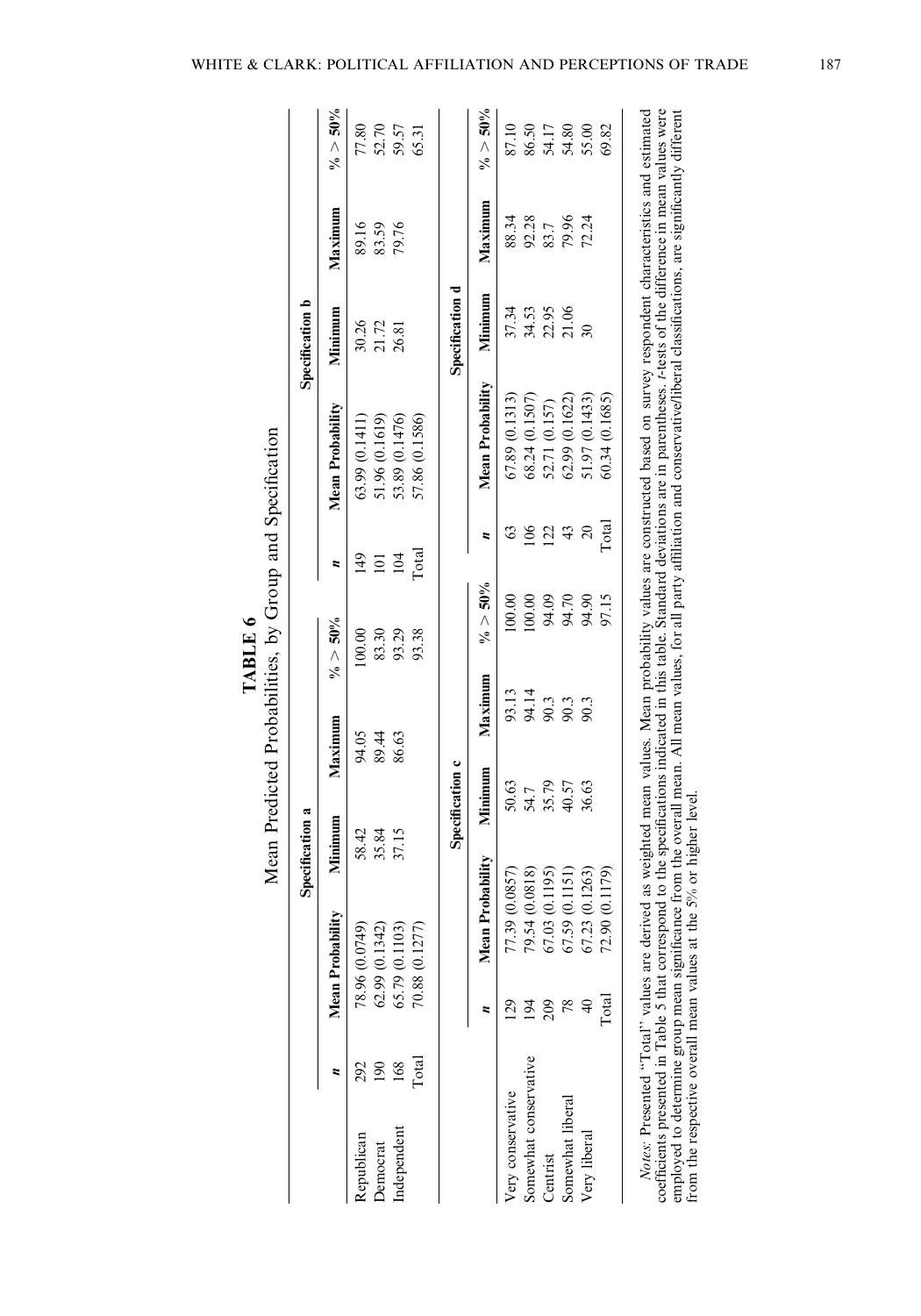FIGURE 1 Estimated Probabilities, by Party Affiliation (Specification a)



across political party affiliations and conservative/liberal classifications. Table 6 reports the summary statistics, while Figures 1–4 present mean probabilities and associated distributions and illustrate the cleavage between Republicans and Democrats or independents and between conservatives and liberals or centrists. Mean probability values derived for each specification are reported in Table 5. Broadly speaking, support for trade is found across all political classifications; however, Republicans and conservatives have, on average, higher estimated probabilities, as expected, given the coefficient estimates presented in Table 3. Examination of the minimum and maximum estimated probabilities

for each cohort reveals considerable overlap of distributions. Furthermore, we see that more than 90% of the estimated probabilities are greater than 50% when the unrestricted TPI measure is employed as the dependent variable. Roughly two-thirds of the probabilities exceed 50% when the restricted TPI measure is employed.

# C. Robustness Checks

Although the TPI variable is continuous over the (0, 1) interval, we have employed a binary variable in our empirical analysis. This binary reclassification leads to a loss of information that may have important



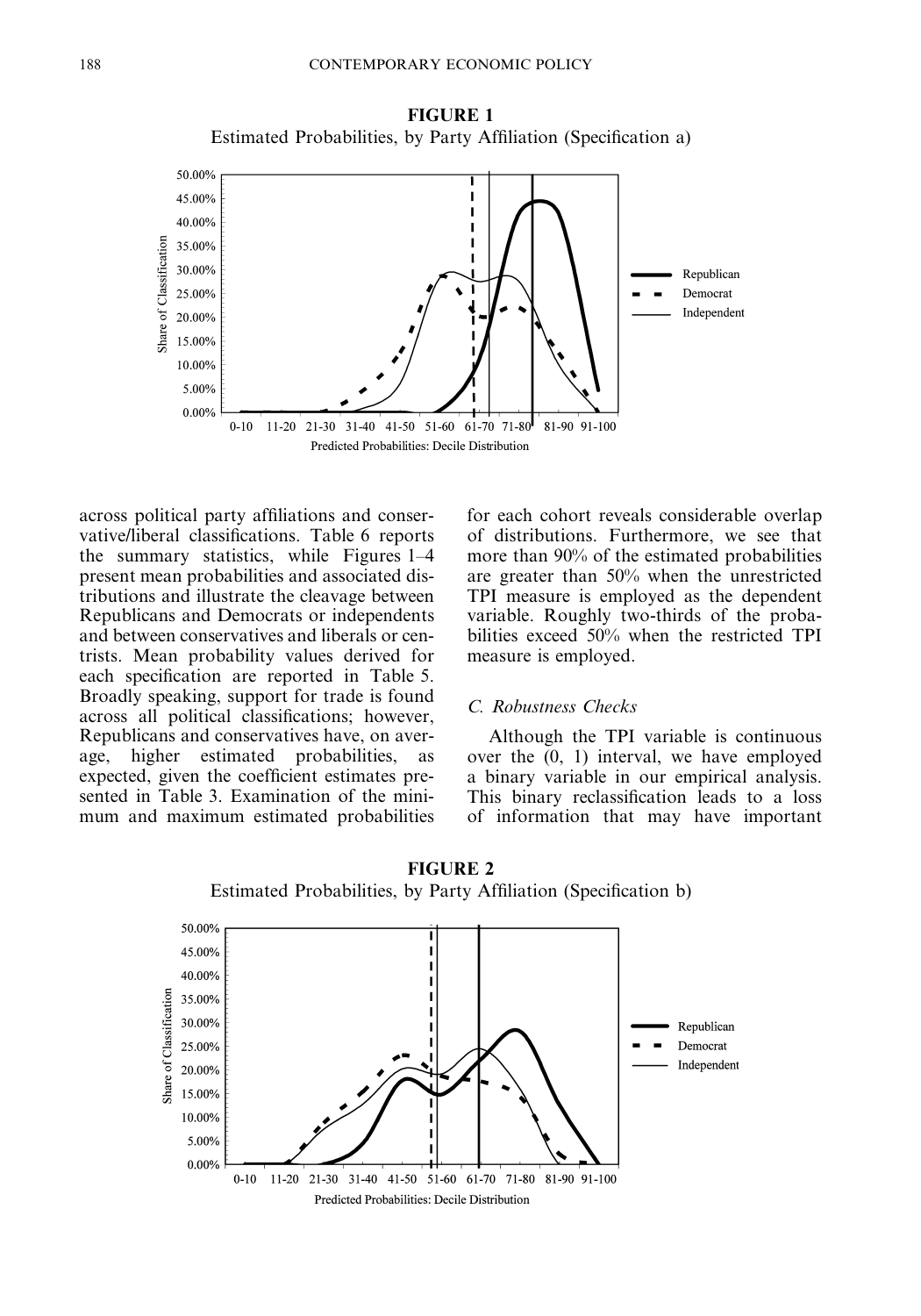FIGURE 3 Estimated Probabilities, by Conservative/Liberal Classification (Specification c)



FIGURE 4 Estimated Probabilities, by Conservative/Liberal Classification (Specification d)



implications for our results. Application of ordinary least squares (OLS) when regressing the continuous TPI variable on the set of explanatory variables would result in inefficient coefficient estimates due to the dependent variable being bounded by 0 and 1. An alternative estimation strategy would entail logistically transforming the continuous TPI variable so that the dependent variable becomes  $\ln(\frac{\text{TPI}^{\text{cor}}}{1-\text{TPI}^{\text{c}}})$  $\frac{1}{\text{minuous}}$ ).<sup>5</sup> Performing this transformation and reestimating the specifications detailed in Table 5 produce results that are quite consistent with the results obtained from the logit estimations when the binary TPI variable is used as the dependent variable. Results are presented in Columns (a) through (d) of Table 7.

Another alternative estimation method is to employ the continuous TPI variable as the dependent variable and to apply the tobit technique with lower and upper limits set at 0 and 1, respectively, to account for the censoring of the TPI variable. Results are presented in Columns (e) through (h) of Table 7. As with the OLS estimations, we see patterns of statistical significance and signs of estimated coefficients that are largely unchanged from those presented in Table 5. Focusing on the coefficients on the party affiliation and liberal/conservative self-classification

<sup>5.</sup> Continuous TPI values equal to 0 were set equal to 0.0001 prior to the logistic transformation.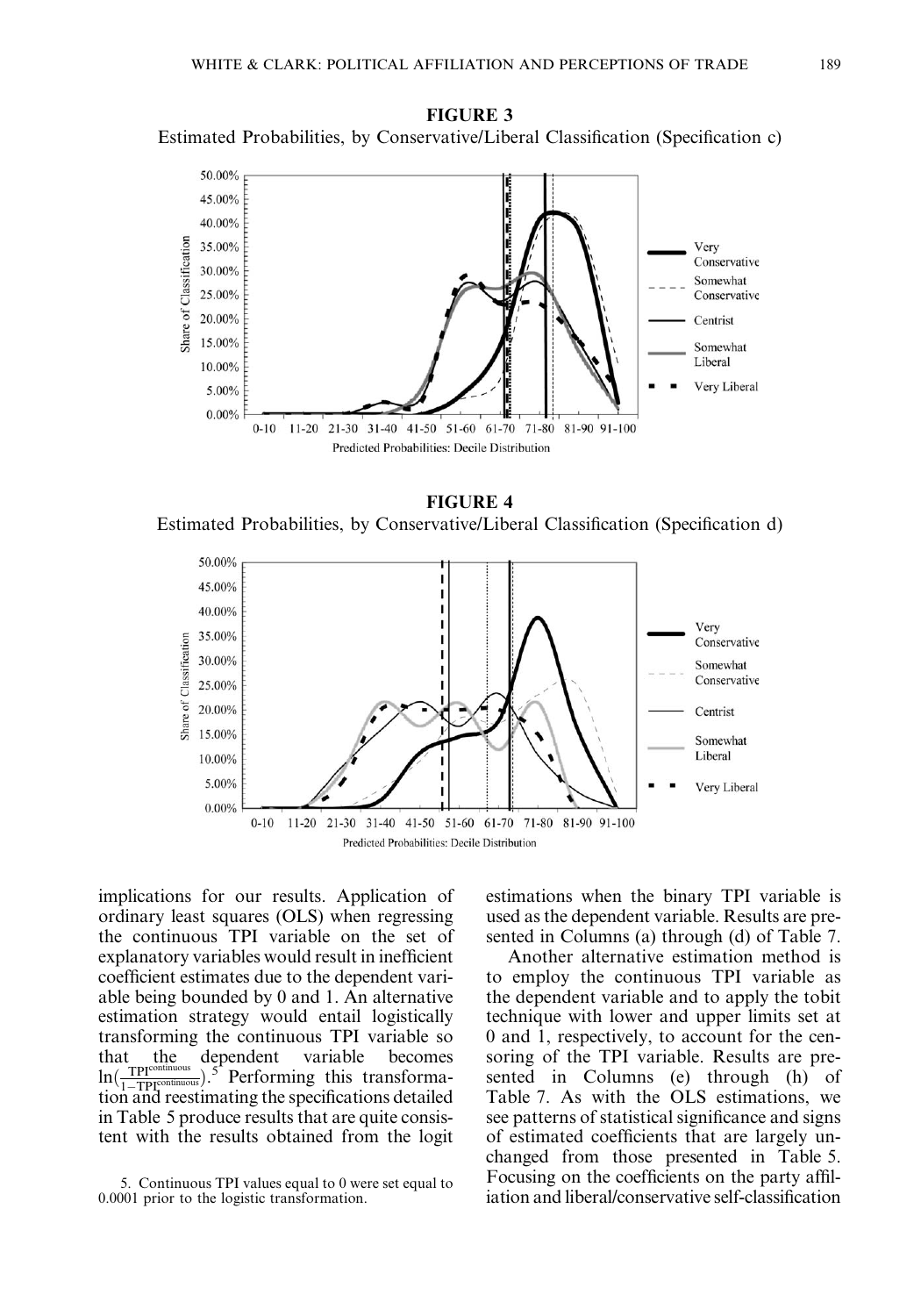| Dependent Variable                                    | TPI<br>$\widehat{\mathbf{a}}$          | Restricted TPI<br>ê                     | E<br>$\widehat{\mathbf{c}}$ | Restricted TPI<br>€                | E<br>$\mathbf{e}$                                         | Restricted TPI<br>$\epsilon$          | E<br>$\circledcirc$                 | Restricted TPI<br>$\widehat{\epsilon}$ |
|-------------------------------------------------------|----------------------------------------|-----------------------------------------|-----------------------------|------------------------------------|-----------------------------------------------------------|---------------------------------------|-------------------------------------|----------------------------------------|
| Republican<br>Democrat                                | $-0.0079(0.5123)$<br>$1.1094*(0.4659)$ | $0.7625\# (0.4467)$<br>$-0.618(0.6837)$ |                             |                                    | 0.019 (0.0463)<br>$0.1403**$ $(0.0411)$                   | $0.1139*(0.0548)$<br>$-0.0335(0.062)$ |                                     |                                        |
| /ery conservative                                     |                                        |                                         | $0.8844*(0.438)$            | 1.266# (0.7143)                    |                                                           |                                       | $0.1041*$ (0.0492)                  | $0.1556* (0.0662)$                     |
| Somewhat conservative                                 |                                        |                                         | $0.7282\# (0.4051)$         | $1.2665*$ (0.6337)                 |                                                           |                                       | $0.1097*$ $(0.0435)$                | $0.161**$ $(0.057)$                    |
| Somewhat liberal                                      |                                        |                                         | $-0.3904(0.688)$            | $-1.282^{(p)} = 0.137$<br>(0.86)   |                                                           |                                       | $-0.0157(0.0587)$                   | $-0.0861(0.0785)$                      |
| Very liberal                                          |                                        |                                         | $-0.0444(0.9181)$           | $-0.656(1.2001)$                   |                                                           |                                       | 0.01(0.0764)                        | $-0.0496(0.1034)$                      |
|                                                       | $-0.0081(0.0128)$                      | $-0.0188(0.0185)$                       | $-0.0072(0.0126)$           | $-0.0298# (0.0178)$                | $-0.0009(0.0011)$                                         | $-0.0025\# (0.0015)$                  | $-0.0008$ (0.0011)                  | $-0.0029$ # $(0.0015)$                 |
| Annual income per adult<br>(in household; \$1,000s)   | 0.0082(0.0091)                         | $0.0172^{(p=0.14)}$<br>(0.0116)         | 0.0108(0.0089)              | $0.02$ # $(0.0113)$                | 0.0009(0.0008)                                            | $0.0018$ # $(0.001)$                  | $0.0012^{(p=0.128)}$<br>(0.0008)    | $0.0022*(0.001)$                       |
| (in county of residence)<br>Average weekly earnings   | $0.0026*(0.0012)$                      | 0.0027# (0.0016)                        | $0.0026*(0.0012)$           | 0.0029# (0.0016)                   | $0.0003*$ (0.0001)                                        | $0.0003*(0.0001)$                     | $0.0003*(0.0001)$                   | $0.0003*$ $(0.0001)$                   |
| African American                                      | 0.4334(0.529)                          | 0.8543 (0.6761)                         | 0.15(0.4948)                | 0.5591 (0.6125)                    | $-0.0171(0.0514)$                                         | 0.0079(0.0687)                        | $-0.0455(0.0488)$                   | $-0.02(0.0643)$                        |
| Asian                                                 | 3.097 (2.2811)                         | 0.1243 (0.7784)                         | $3.5057\# (2.1026)$         | 1.2236 (0.8565)                    | 0.2785 (0.2612)                                           | 0.0641(0.2991)                        | 0.3283 (0.2639)                     | 0.1719 (0.2956)                        |
| Hispanic                                              | $2.4181*(0.9513)$                      | 2.9304# (1.6173)                        | $2.167*(0.9714)$            | $2.5403^{(p)} = 0.133$<br>(1.6878) | $0.2941*(0.1439)$                                         | 0.3273# (0.1948)                      | $0.2645\# (0.1447)$                 | 0.2717 (0.192)                         |
| Female                                                | $-0.1308(0.3912)$                      | $-0.4759(0.5289)$                       | $-0.0712(0.39)$             | $-0.5203(0.5233)$                  | $-0.0209(0.0351)$                                         | $-0.0536(0.0475)$                     | $-0.0112(0.0347)$                   | $-0.0553(0.0462)$                      |
| High school dropout                                   | $-0.594(0.8377)$                       | $-0.1094(0.8602)$                       | $-0.5692(0.8679)$           | $-0.2041(0.8362)$                  | $-0.1061(0.0804)$                                         | $-0.0505(0.1338)$                     | $-0.0971(0.0819)$                   | $-0.0508(0.1338)$                      |
| High school graduate                                  | $1.5138*(0.647)$                       | $-2.462**$ (0.8092)                     | $-1.4564*(0.6589)$          | $2.5913**$ (0.8087)                | $-0.1798**$ (0.0563)                                      | $-0.2523**$ $(0.072)$                 | $-0.1718**$ (0.0566)                | $-0.2684**$ (0.0711)                   |
| Some college                                          | $-1.523*(0.6107)$                      | 0.7708)<br>0.7708                       | $-1.5642*(0.6175)$          | $-2.487**$ (0.759)                 | $-0.1696**$ (0.0529)                                      | $-0.2385**$ (0.0672)                  | $-0.1736**$ (0.0533)                | $-0.2574**$ (0.0669)                   |
| College (4-yr) graduate                               | $-0.8877(0.6205)$                      | $-1.028$ $(0.7922)$                     | $-0.8343(0.6257)$           | $-1.2108^{(p)} = 0.13$<br>(0.7984) | $-0.0845$ <sup><math>(p = 0.109)</math></sup><br>(0.0526) | $-0.0973(0.0662)$                     | $-0.0784^{(p)} = 0.136$<br>(0.0525) | $-0.1142\# (0.0658)$                   |
| Homeowner                                             | $-0.2966(0.4783)$                      | $-0.5613(0.6856)$                       | $-0.2508(0.4926)$           | $-0.7125(0.685)$                   | $-0.0702^{(p=0.121)}$<br>(0.0452)                         | $-0.0959(0.0614)$                     | $-0.0621(0.0454)$                   | $-0.1068# (0.0611)$                    |
| Constant                                              | $-1.4508(1.2351)$                      | $-0.5743(1.8122)$                       | $-1.4907(1.2935)$           | $-0.4683(1.8668)$                  | $0.4128**$ (0.108)                                        | $0.4922**$ (0.0198)                   | $0.3983**$ (0.1121)                 | $0.4973**$ (0.1523)                    |
| SE (ancillary parameter)                              |                                        |                                         |                             |                                    | 0.4185 (0.0148)                                           | 0.4139 (0.1495)                       | 0.4197 (0.0149)                     | 0.4073 (0.0195)                        |
|                                                       | 650                                    | 354                                     | 650                         | 354                                | 650                                                       | 354                                   | 650                                 | 354                                    |
| Adjusted $R^2$<br>F-statistic                         | $2.47***$<br>0.022                     | $0.048$<br>3.79**                       | $2.14***$<br>0.017          | $3.87***$<br>0.064                 |                                                           |                                       |                                     |                                        |
| Pseudo $R^2$                                          |                                        |                                         |                             |                                    | 0.0505                                                    | 0.0853                                | 0.064                               | 0.1043                                 |
| ikelihood ratio statistic<br>Log-likelihood statistic |                                        |                                         |                             |                                    | $-456.58$<br>48.58**                                      | $-242.49$<br>45.22**                  | $-360.96$<br>49.37**                | $-237.46$<br>55.28**                   |
|                                                       |                                        |                                         |                             |                                    |                                                           |                                       |                                     |                                        |

TABLE 7<br>Continuous Trade Policy Perceptions Index Estimations, OLS and Tobit Estimations Continuous Trade Policy Perceptions Index Estimations, OLS and Tobit Estimations TABLE 7

> Note: See Table 5 notes. Note: See Table 5 notes.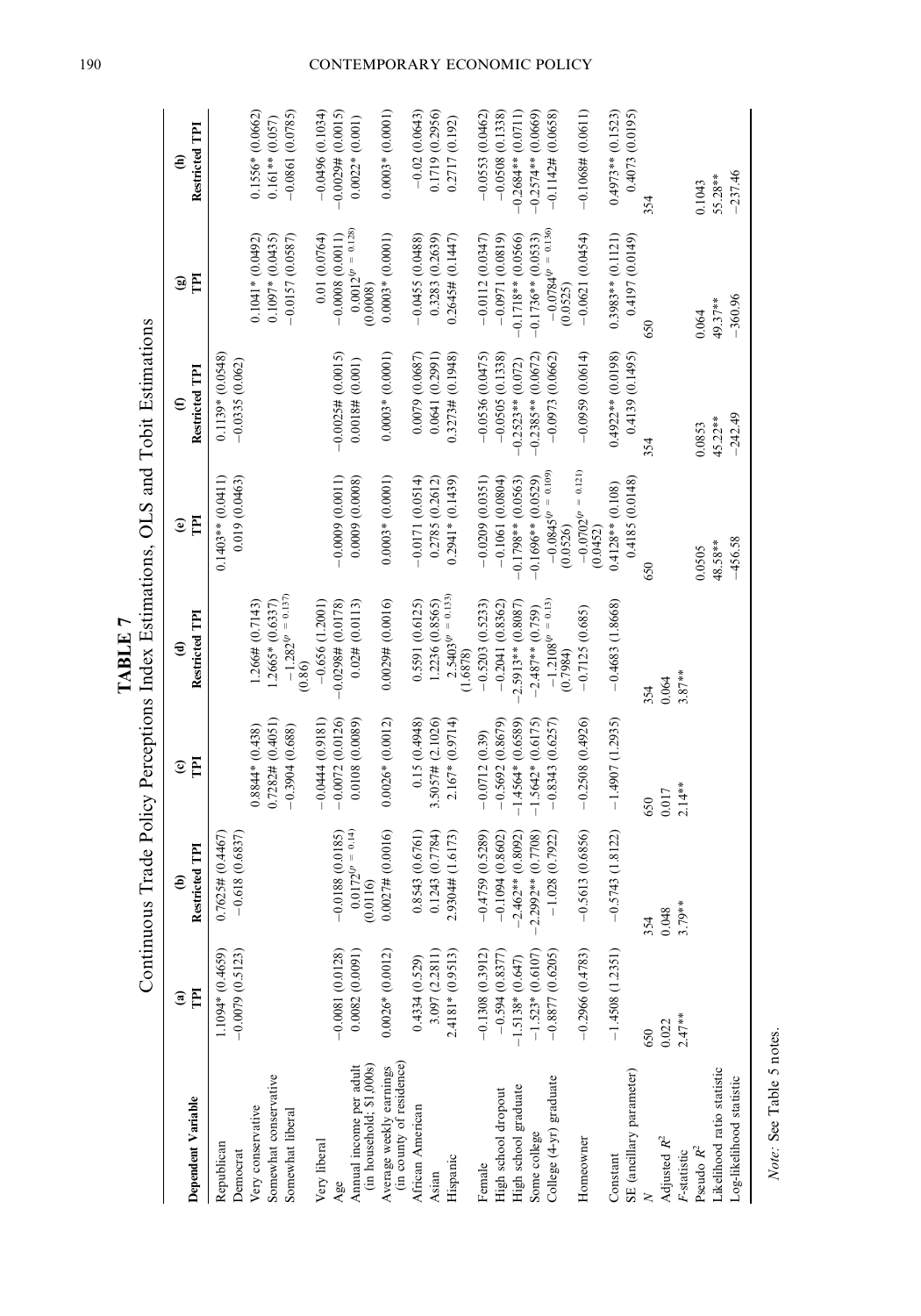variables, we find no change in the incidence of significance or the coefficient signs. As before, Republican survey respondents are more likely to hold favorable views of trade relative to Democrats and independents. Similarly, respondents who report being either very conservative or somewhat conservative are significantly more likely to hold pro-trade views compared to centrists and liberals. We take these findings to imply the robustness of our results to changes in econometric specification and to indicate that our results are not dependent on the binary reclassification of the continuous TPI variable.

# IV. CONCLUSIONS

We have examined determinants of trade preferences. Confirming prior research, we find that the influence of education on preferences is nonlinear. High school graduates and individuals who have completed some college coursework are more likely to oppose trade; however, high school dropouts appear to only hold antitrade views on job-related issues. Opposition is even more diffuse among college graduates. Higher income is associated with support for trade. Homeowners appear sensitive to potentially detrimental trade-related domestic labor market outcomes. Higher average weekly earnings in the respondent's county of residence are associated with support for trade, possibly indicating a community wealth or an asset effect. Consideration of political party affiliation and conservative/liberal classification reveals that both have significant influences on individuals' trade preferences. Republicans are estimated to be, on average, 13.7%–15.1% more likely to favor trade compared to independents and Democrats. Although, on particular issues, distinctions are reported between respondents who are very conservative and those who are somewhat conservative, the typical conservative is 14.8%–21% more likely than centrists and liberals to support trade.

While our findings support and extend the associated literature, we acknowledge that our survey sample is restricted to the state of Georgia, which has a unique demographic, economic, and political profile. This raises concerns regarding the ability to make general statements based on our findings. It is noteworthy that rapid growth in Georgia's population over the past 15 yr or so has resulted in Georgia now being home to many people who were raised outside of the South. The state's population grew 26% between 1990 and 2000, and the majority of that growth can be accounted for by people migrating to Georgia from other U.S. states—13% from the Northeast, 12% from the Midwest, and 10% from the West; 45% came from other southern states and the remainder from other countries (U.S. Bureau of the Census, 2007). While we cannot determine whether this makes Georgians any more or less favorable to free trade, it may make them more like the rest of the United States. This being said, party affiliation and liberal/conservative classification may correspond with loyalty, or opposition, to the political party in power. For example, if presidents are more likely to favor trade liberalization than is Congress, regardless of party and ideology, survey respondents who identify themselves as conservatives and/or Republicans may likely report pro-trade views given that the Bush administration is currently in office but might have held less favorable views toward trade during the Clinton administration. This underscores the importance for future research that examines trade policy preferences using sample drawn during different time periods and from different geographic areas.

#### **REFERENCES**

- Blinder, A. S., and A. B. Krueger. ''What Does the Public Know About Economic Policy, and How Does It Know It?'' National Bureau of Economic Research Working Paper No. 10787, 2004.
- Chicago Council on Foreign Relations. Global Views 2004: American Public Opinion and Foreign Policy, [computer file]. ICPSR version. Menlo Park, CA: Knowledge Networks, Inc. [producer], 2004. Ann Arbor, MI: Inter-university Consortium for Political and Social Research [distributor], 2005.
- Fuller, D., and D. Geide-Stevenson. ''Consensus Among Economists: Revisited.'' Journal of Economic Education, 34, 2003, 369–87.
- Hiscox, M. J. ''Through a Glass and Darkly: Framing Effects and Individuals' Attitudes toward Interna-<br>tional Trade." International Organization, 60, International Organization, 60, 2006, 755–80.
- Hoffman, M. E. S. ''Politico-Economic Determinants of American Trade Policy Attitudes.'' Working Paper, October, 2005.
- Mayda, A. M., and D. Rodrik. ''Why Are Some People (and Countries) More Protectionist than Others?'' European Economic Review, 25, 2005, 1393–430.
- O'Rourke, K. H., and R. Sinnott. ''The Determinants of Individual Trade Policy Preferences'' in Brookings Trade Forum, edited by S. M. Collins and D. Rodrik.